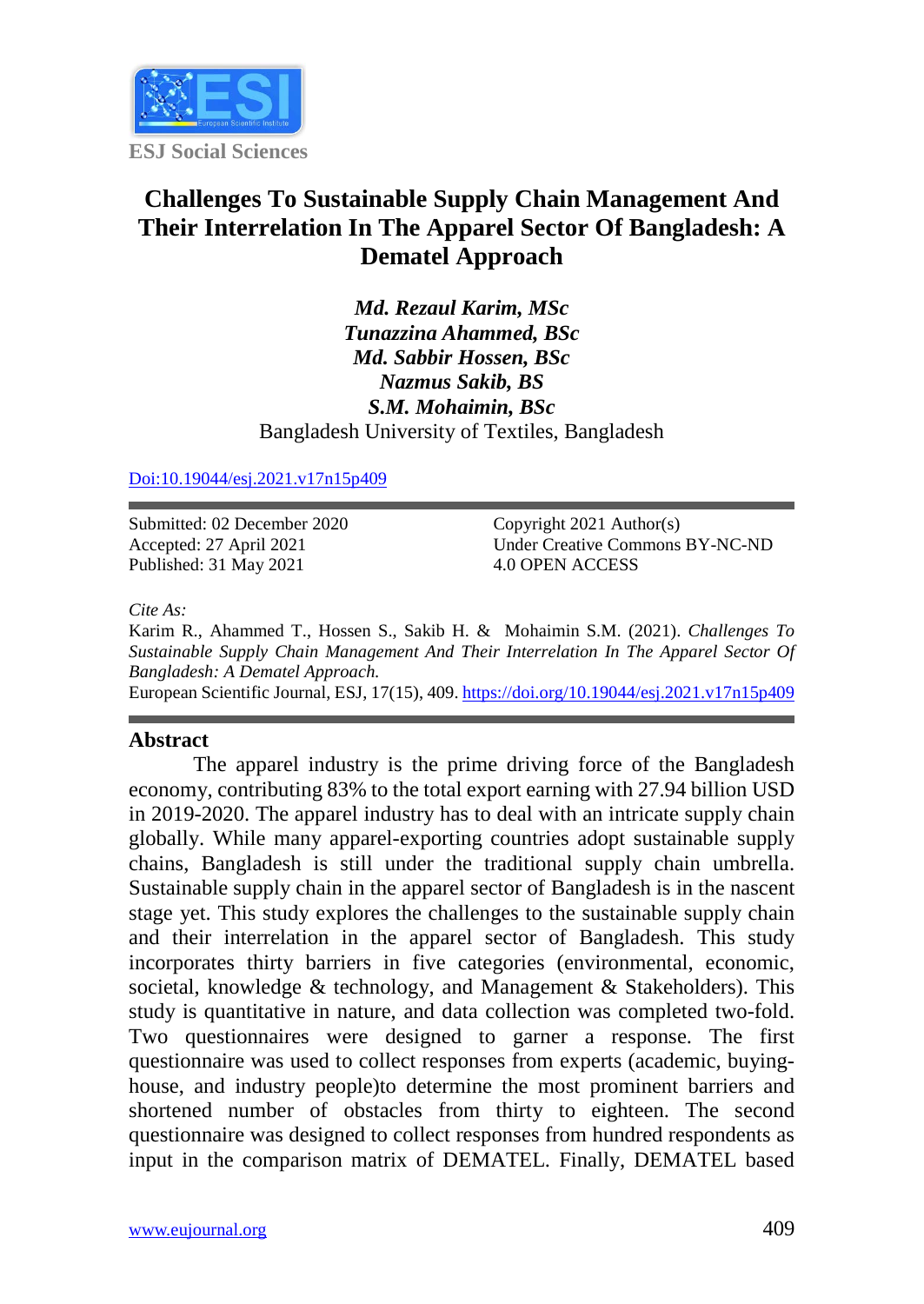method was applied to investigate the interrelation among the barriers. From the result of the study, according to prominence value, lack of stakeholder involvement, high costs of sustainability adoption, insignificant financial gains, lack of supply chain integration are the prime barriers to SSCM. Moreover, this study unravels the cause-effect relationship among the barriers, ten barriers fall in the cause group, and eight barriers fall in the effect group, and finally, proposed corrective action to address the cause barriers.

**Keywords:** DEMATEL, Sustainable Supply Chain Management, Interrelation Of Challenges, Bangladesh Apparel Sector

#### **Introduction**

Supply chain management is an integral part of businesses and is essential to company success and customer satisfaction. These practices help improve financial position, improve customer services, and reduce operating costs (Majumdar & Sinha, 2019). Lesser known is the role of sustainable supply chain management in business and society. SSCM integrates both social and environmental dimensions with economic considerations, and it is still one of the newer concepts to be applied in companies (Moktadir et al., 2018). Moreover, if the textile and apparel industry is focused explicitly on, it becomes apparent that the rising level of outsourcing from developing countries has also increased the importance of sustainability. As the consumer lifestyle and demands keep changing, it puts pressure on the existing supply chain formats to modify and merge sustainability concepts in the upgraded system (Taghikhah et al., 2019). Thus, many well-known retailer brands have shifted from regular supply chain practices to SSCM. Sustainable supply chain management also creates additional advantages during the applied approach because it considers social, environmental, and economic factors (Gardas et al., 2018). The RMG sector in Bangladesh has become the economy's backbone as the largest export earnings source (84% of the total export) and employment (4.5 million direct employment and 20 million indirect employment)(Bank, n.d.). However, at the current growth pace, the target is not possible to achieve.

Furthermore, the industry has witnessed the collapse of around 200 firms in recent times, which indicated the newly added factories are fully compliant and are here to stay (*Coronavirus: Bangladesh′s Garment Industry Risks Collapse | Asia| An in-Depth Look at News from across the Continent | DW | 25.03.2020*, n.d.). Therefore, though the number of new industries every year decreases, the freshly launched industries' quality is far better, taking Bangladesh to the next level as a role model of green initiatives and sustainable practices. Industry transformation phase, will propel a significant shift from regular supply chain systems into a sustainable supply chain. Both the textile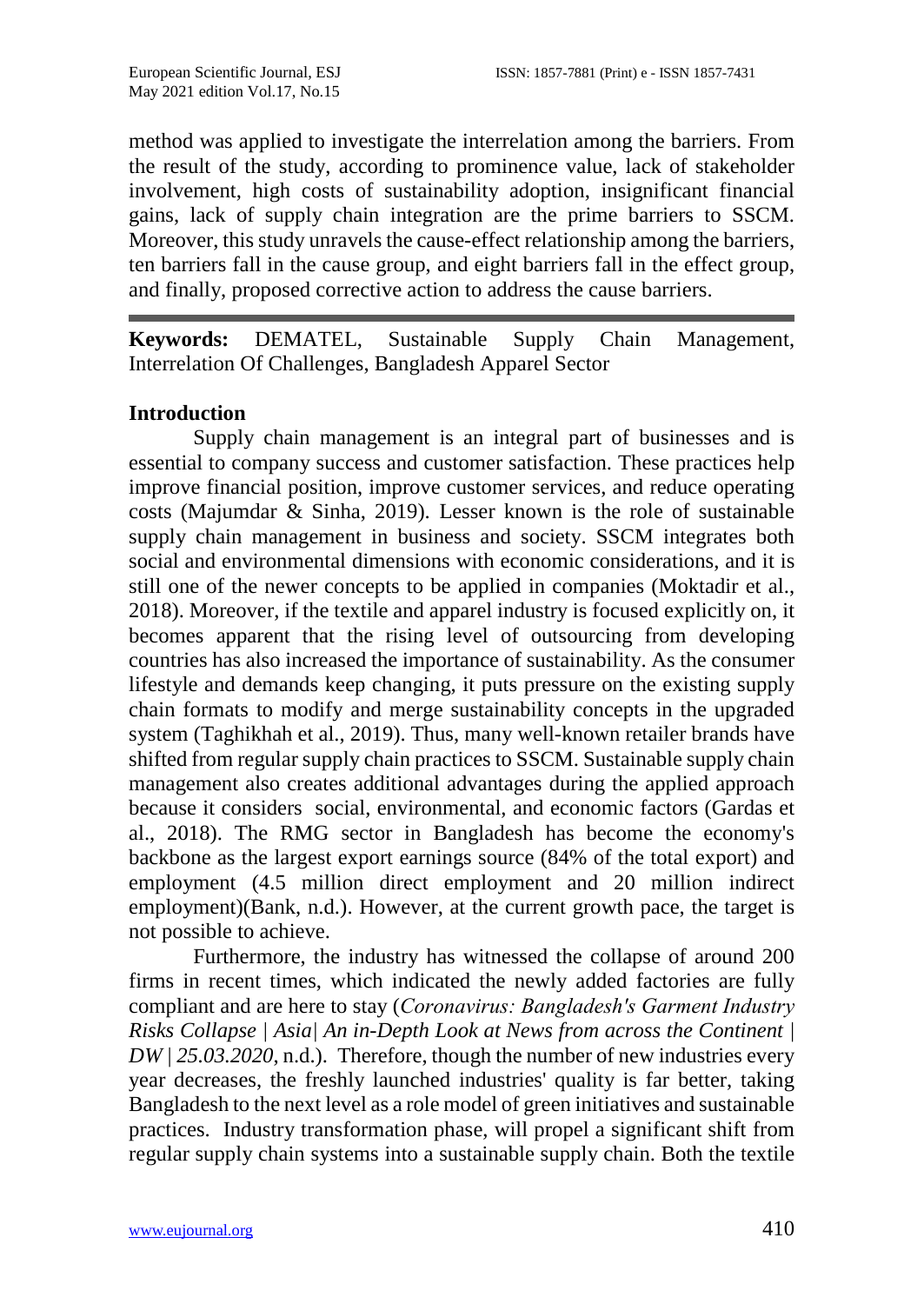and the apparel sector stand to gain vastly from this, as less information and more dependency on developing countries for resources was what prompted this shift globally in the first place.

In the apparel industry, traditional supply chain management needs to be upgraded into a sustainable one. In this regard, SSCM practices may help make the traditional supply chains more sustainable by considering the Triple Bottom Line (economic, social, and environmental) and considering knowledge and technology and management and stakeholder participation (Craig R. Carter & Easton, 2011). Implementing SSCM practices in the Bangladeshi apparel industry will be challenging due to the numerous barriers that currently exist. In this sense, this research raises some questions:

- a. What are the key barriers to implement SSCM practices in the apparel supply chain?
- b. What are the contextual (cause-effect) relationship among barriers
- c. How can managers interpret cause and effect relationships among selected barriers?

This study has set the below objectives:

- a. To identify the critical barriers to the adoption of SSCM practices in the T&A. industry of Bangladesh.
- b. To understand the cause and effect relationships between selected barriers.

#### **Literature Review**

The term 'supply chain management' started evolving in the 1980s (Harland, 1996). In just a few years, this has emerged as a phenomenon of exceptional interest due to its applications in a wide array of domains. Several studies have explored the concepts of SCM and its importance in a variety of fields. Seuring & Müller (2008) defined supply chain management as a set of tasks that ensure the flow of information, finance, and goods from suppliers to end-users . The supply chain ensures the flow of material, information, and capital through proper channels among firms considering all three sustainability wings. Lambert et al. (1998) defined SCM as integrating pivotal business activities from suppliers to the customer, which provide products, services, and information for the value addition to customer and stakeholders. Customer need satisfaction and effective logistics management drive the maximization of value creation among stakeholders and enterprise. Management of relationships among key stakeholders and enterprise functions is supply chain management (Walters & Lancaster, 2000). A typical supply chain framework evolved, integrating environmental and social issues and economic concerns with the advancement of sustainable operations management (Seuring & Müller, 2008). Supply chain management plays a pivotal role in today's business arena where sustainability has called for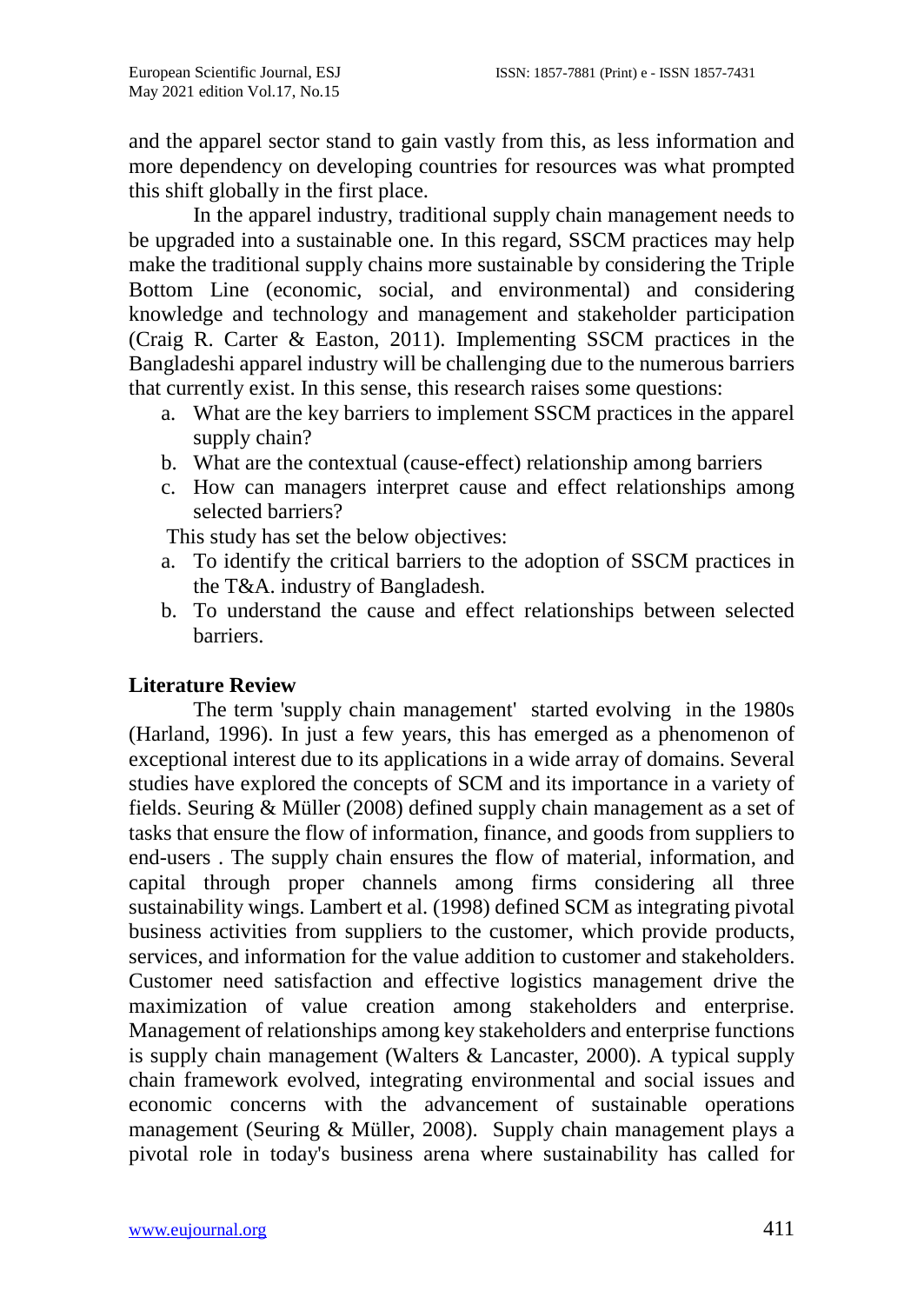industrialist and researchers' attention from different aspects (Islam et al., 2020). Regardless of business organizations' size or nature, sustainability has become an inseparable part of their business (Kaur et al., 2018). Sustainability is the term that describes the capability to perform business with a vision of maintaining the society, environment, and economy (Hassini et al., 2012). Slawinski & Bansal (2011) defined sustainability as creating flexible firms by aligning economic, social, and environmental systems without sacrificing long-term goals. Sustainability practices pose different challenges to decisionmakers, supply chain managers, and policymakers in the organization's supply chain (Marshall et al., 2015). Sustainable or green management initiatives have been launched to curtail cost and improve efficiency, customer satisfaction, market share, and sales. The acknowledgment of environmental impact due to efficient supply chain management led to the development of Green Supply Chain Management. GSCM focuses on the environment and economic aspects but fails to communicate social concerns, leading to unveiling Sustainable Supply Chain Management (Bansal & Roth, 2000; Lintukangas et al., 2016).

Seuring & Müller (2008) reported SSCM as an alignment of sustainable development and supply chain management, combining social and environmental concepts. SSCM is the extension of traditional supply chain management, merging all three-dimension (social, economic,and ecological) sustainability (Ciliberti et al., 2008; Font et al., 2008). Sticking to the traditional supply chain led to the downgrade of organizational performance. Hence, a sustainable supply chain shift is emphasized (Sarkis, 2012; Tseng et al., 2019). The concepts of sustainable development depend on the Triple Bottom Line (TBL) dimensions (economic, environmental, and social). The sustainability progression in the supply chain has also seen a notable contribution from two pillars: a combination of sustainability: socioeconomic, socio-environmental, and eco-environmental dimensions (Rajeev et al., 2017). Most of the articles between 2003-2018 shed light on all three dimensions of sustainability. Environmental and economic dimensions in combined or economic and social dimension jointly get focus in less article. Sustainability's social dimension solely received the most attention in the papers (Koberg & Longoni, 2019). Carter & Liane Easton (2011) and Svensson & Wagner (2015) have indicated social, economic, and environmental as three wings of SSCM. Building up parity between profit, planet, and people in the clothing industry, it is substantial to address three sustainability pillars (Jabbour & Santos, 2008; Khan et al., 2018; Pomponi et al., 2019). Implementation of social sustainability magnifies operational performance and organizations' financial success (Schönborn et al., 2019). Lack of environmental regulations is often regarded as critical challenges for SSCM adoption (Wittstruck & Teuteberg, 2012), whereas rigid and expensive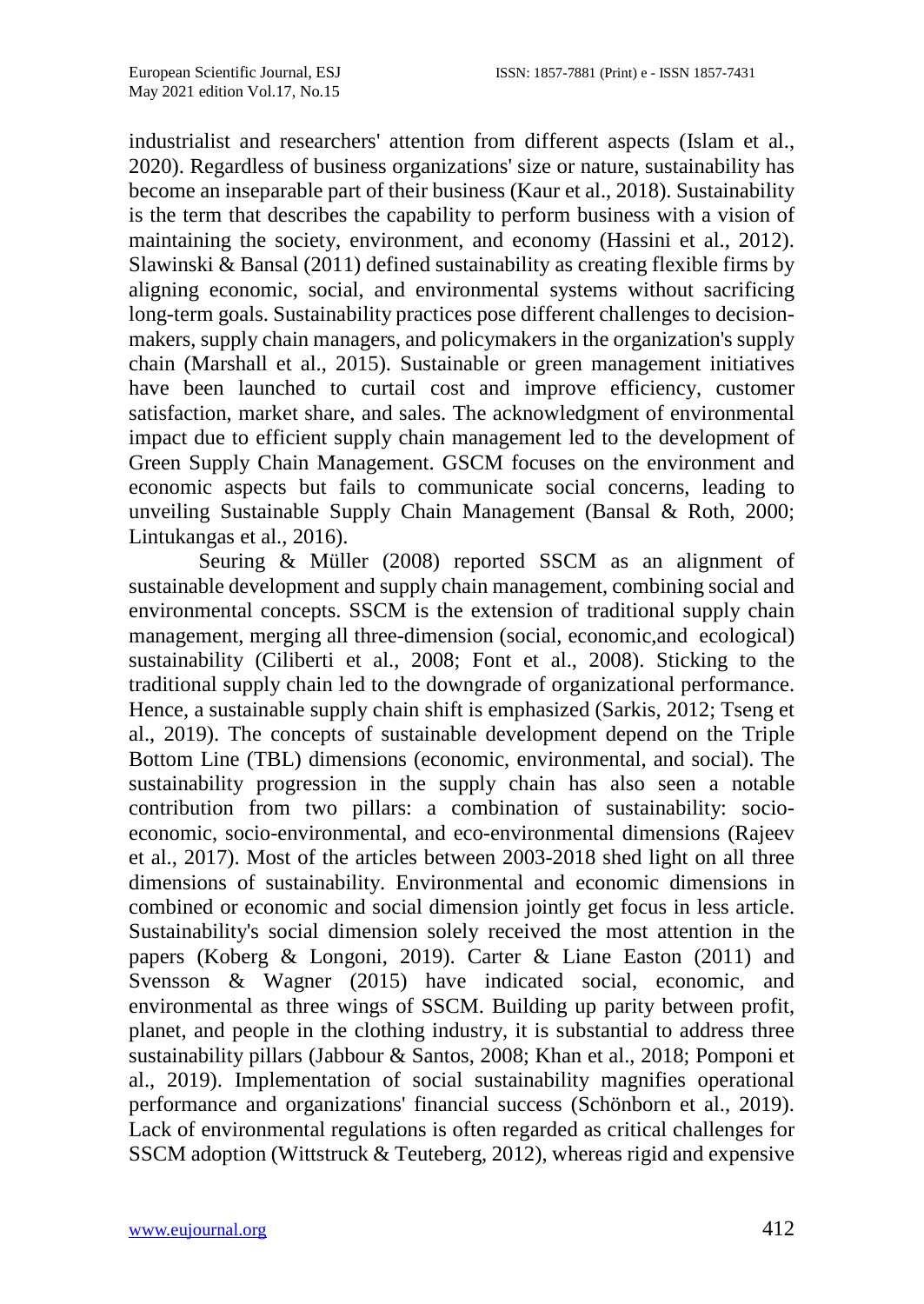environmental policy may impede a company's environmental proactivity (EM & C., 1995). Businesses with a target to reach minimal prerequisites may turn down the capacity to develop new technologies and solutions to boost environmental performance (Sajjad et al., 2015). Investment in SSCM needs to be mirrored by economic restoration; otherwise, organizations become unwilling to participate in SSCM practices without benefits (Sajjad et al., 2015). The observation of an uncertain economy stem from integrating SSCM practices may falter the organization's venture (Giunipero et al., 2012). (Mont et al., 2014) suggested stakeholder involvement as crucial to SSCM initiatives, while (Lorek & Spangenberg, 2014) reported a sheer number of stakeholders, primarily from non-developed countries lacking knowledge about sustainability. Top management's commitment is critical to the initiation of SSCM, but disinterest from the top and mid-level management may shrink the organization's capability to facilitate SSCM initiatives (Wittstruck & Teuteberg, 2012).

| <b>Author</b>      | <b>rabic 1.</b> Rey enancingles to bbc.wr<br><b>Challenges</b> | <b>Method</b>   | <b>Industry</b> |
|--------------------|----------------------------------------------------------------|-----------------|-----------------|
|                    |                                                                |                 | (Country)       |
| (Q. Zhu et al.,    | Absence of central government environmental                    | Regression      | Manufacturing   |
| 2005)              | regulations, Lack of buying firms environmental<br>mission.    | analysis        | (China)         |
| (Walker et al.,    | High costs of sustainability adoption, fear of                 | Exploratory     | Manufacturing   |
| 2008)              | exposure of poor environmental performance, lack               | factor analysis | (The U.K.)      |
|                    | of information, inertia by project stakeholders,               |                 |                 |
|                    | supplier's (manufacturer) reluctance to change,                |                 |                 |
|                    | Disbelief about environmental benefits                         |                 |                 |
| (Diabat $&$        | Reverse logistics, a collaboration between product             | <b>ISM</b>      | Manufacturing   |
| Govindan, 2011)    | designers and suppliers to reduce and eliminate                |                 | (India)         |
|                    | product environmental impacts                                  |                 |                 |
| (Luthra et al.,    | Lack of top management commitment,                             | <b>ISM</b>      | Automobile      |
| 2011)              | lack of information technology                                 |                 | (India)         |
| (Kannan Govindan   | The Complexity of measuring/monitoring                         | <b>AHP</b>      | Manufacturing   |
| et al., 2014)      | environmental practices of suppliers,                          |                 | (India)         |
|                    | Lack of corporate social responsibility                        |                 |                 |
| (Mathiyazhagan et  | The problem in maintaining the environmental                   | <b>ISM</b>      | Auto component  |
| al., 2013)         | awareness of suppliers, lack of top management                 |                 | (India)         |
|                    | involvement, Complexity in measuring and                       |                 |                 |
|                    | monitoring the environmental practice of suppliers             |                 |                 |
| (Qinghua Zhu &     | Insignificant financial gains, lack of resource and            | Exploratory     | Manufacturing   |
| Geng, 2013)        | capability                                                     | factor analysis | (China)         |
| (Jalalifar et al., | Lack of top management support, lack of                        | <b>DEMATEL</b>  | Manufacturing   |
| 2013)              | information and data, lack of supply chain                     |                 | (Iran)          |
|                    | integration                                                    |                 |                 |
| (Luthra et al.,    | Lack of government support and policies, lack of               | AHP             | Plastic         |
| 2016)              | management support, lack of resource and expertise,            |                 | manufacturing   |
|                    | lack of stakeholders involvement                               |                 | (India)         |

|  |  | Table 1. Key challenges to SSCM |  |
|--|--|---------------------------------|--|
|--|--|---------------------------------|--|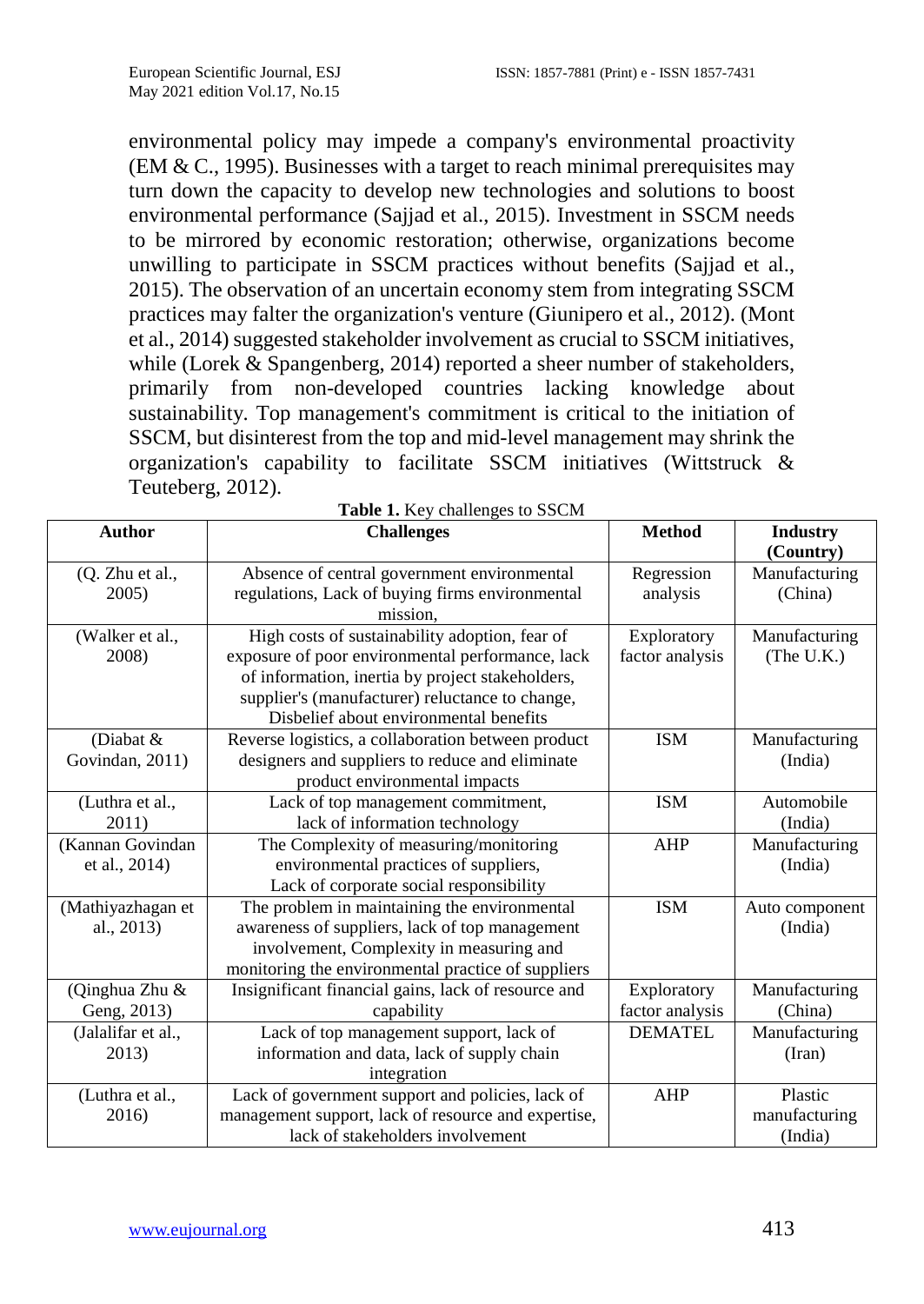| (Wang et al., 2016)                                       | Lack of adequate training and progress monitoring,<br>low customer awareness, lack of pressure for<br>widespread adoption                       | <b>DEMATEL</b>           | Food packaging<br>(India)                         |
|-----------------------------------------------------------|-------------------------------------------------------------------------------------------------------------------------------------------------|--------------------------|---------------------------------------------------|
| (Gandhi et al.,<br>2015)                                  | Top management commitment, human<br>technical expertise, adoption of new technology and<br>processes                                            | <b>DEMATEL</b>           | Manufacturing<br>(India)                          |
| (Xia et al., 2015)                                        | Less profit in remanufacturing<br>Lack of cooperation with research institutes                                                                  | <b>DEMATEL</b>           | Automotive<br>(China)                             |
| (K. Govindan et<br>al., 2015)                             | Customer pressure                                                                                                                               | <b>Fuzzy AHP</b>         | Manufacturing<br>(India)                          |
| (Rao & Holt, 2005)                                        | Fear of failure                                                                                                                                 | <b>SEM</b>               | Southeast Asia                                    |
| (Silvestre et al.,<br>2018)                               | Strong perception of low economic returns                                                                                                       | Theoretical<br>Framework | <b>Beef Industry</b><br><b>Brazil</b>             |
| (Moktadir et al.,<br>2018); Shibin et<br>al., 2018)       | Ineffective supplier selection strategies<br>The inefficient performance measurement system<br>Ineffective employee training for sustainability | <b>DEMATEL</b>           | Leather Industry<br>(Bangladesh)                  |
| (Majumdar &<br>Sinha.<br>2019)(Koberg &<br>Longoni, 2019) | Lack of effective interdepartmental communication<br>Non-consideration of human factors                                                         | <b>ISM</b>               | Southeast Asia<br>Textile and<br>Apparel Industry |
| (Kannan Govindan<br>et al., 2014)                         | High cost for disposing of hazardous wastes<br>Cost of environmentally friendly packaging<br>Non-availability of financial assistants           | <b>ISM</b>               | Auto component<br>(India)                         |
| (Prakash & Barua,<br>2015)                                | Demand for lower price                                                                                                                          | <b>AHP-TOPSIS</b>        |                                                   |
| (Sarker et al.,<br>2018)                                  | Market competition and uncertainty                                                                                                              | Delphi study<br>approach | Leather Industry<br>(Bangladesh)                  |
| (Hasan, 2016) (Shi<br>et al., 2008)                       | Weak regulatory environment                                                                                                                     | AHP                      | <b>SME</b><br>China                               |

A closer look at the literature reveals several gaps and shortcomings

- a. Although a few attempts have been made to address these issues, it is still limited to a subset of the dimension of sustainability in supply chain management.
- b. There are no previous literature reports that explored challenges to adopt SSCM in the T&A of Bangladesh.
- c. Previous research typically investigated the implementation of GSCM in various fields, taking into account environmental sustainability only.
- d. Finally, it is pivotal to identify challenges from a cause-effect relationship perspective.

# **Methodology**

**Table 2.** Category of key challenges in SSCM

| SL No.         | <b>Challenges Type</b> | <b>Challenges Name</b>                | Code            |
|----------------|------------------------|---------------------------------------|-----------------|
| B <sub>1</sub> |                        | High costs of sustainability adoption | EC.             |
| B <sub>2</sub> | Economical             | Insignificant financial gains,        | EC <sub>2</sub> |
| B <sub>3</sub> |                        | Lack of resource and capability       | EC <sub>3</sub> |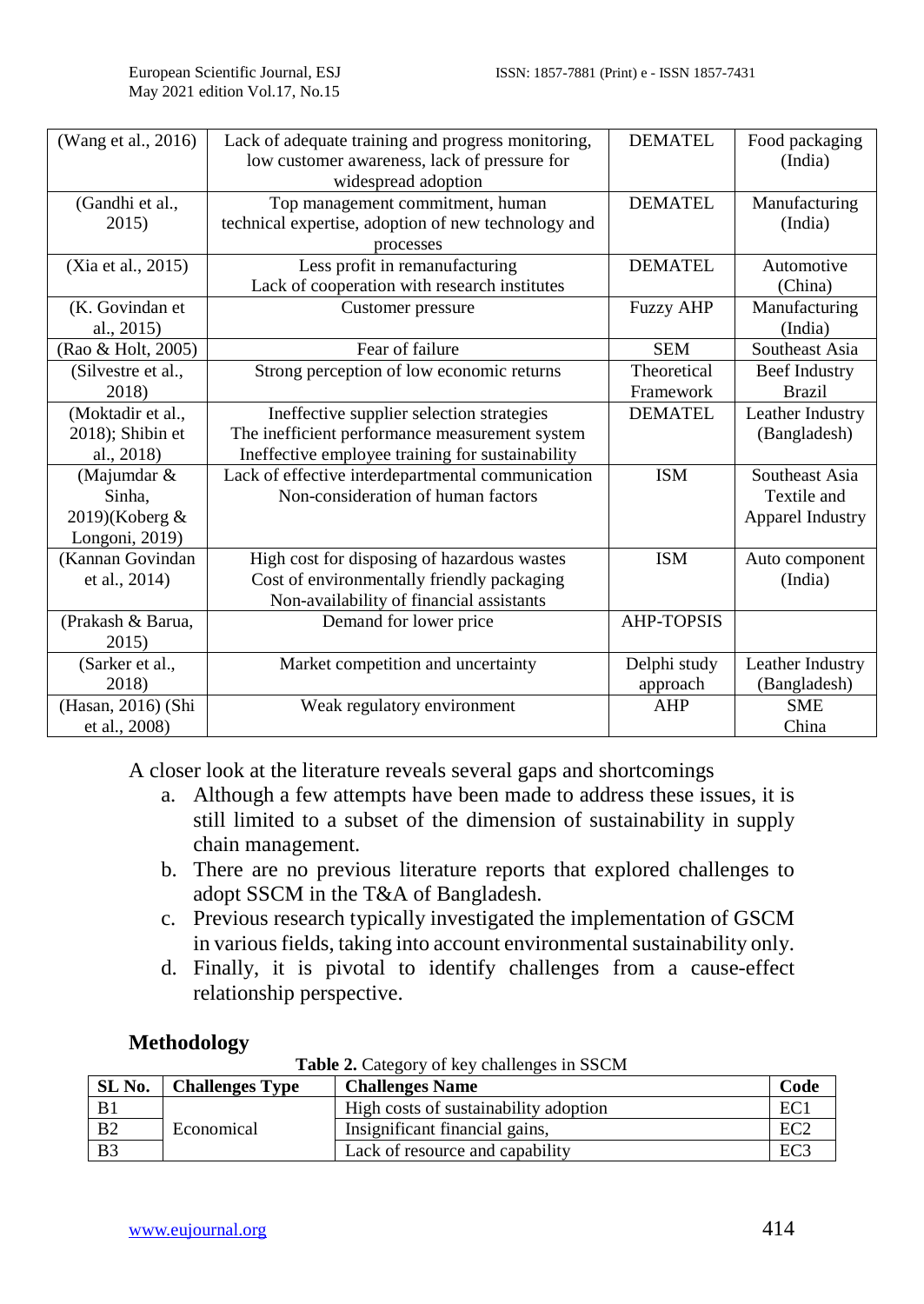| <b>B4</b>      |                     | High cost for disposing of hazardous wastes               | EC <sub>4</sub> |
|----------------|---------------------|-----------------------------------------------------------|-----------------|
| B <sub>5</sub> |                     | Cost of environmentally friendly packaging                | EC <sub>5</sub> |
| <b>B6</b>      |                     | Non-availability of financial assistants                  | EC <sub>6</sub> |
| B7             |                     | Lack of Reverse logistics                                 | EN1             |
| <b>B8</b>      |                     | Market competition and uncertainty                        | EN <sub>2</sub> |
| <b>B</b> 9     | Environmental       | Complexity<br>in<br>and<br>monitoring<br>measuring<br>the | EN3             |
|                |                     | environmental practice of suppliers                       |                 |
| <b>B10</b>     |                     | Weak environment regulatory                               | EN4             |
| <b>B11</b>     |                     | Lack of buying firms environmental mission                | EN <sub>5</sub> |
| <b>B12</b>     |                     | Absence of government support and policies                | SC <sub>1</sub> |
| <b>B13</b>     |                     | Lack of corporate social responsibility                   | SC <sub>2</sub> |
| <b>B14</b>     | Societal            | Insufficient society pressure                             | SC <sub>3</sub> |
| <b>B15</b>     |                     | Poor customer awareness & demand                          | SC <sub>4</sub> |
| <b>B16</b>     |                     | Demand for a lower price                                  | SC <sub>5</sub> |
| <b>B17</b>     |                     | Lack of employee motivation                               | SC <sub>6</sub> |
| <b>B18</b>     |                     | Disbelief about environmental benefits                    | KT1             |
| <b>B19</b>     |                     | Lack of eco-literacy among supply chain stakeholders      | KT <sub>2</sub> |
| <b>B20</b>     |                     | Ineffective supplier selection strategies                 | KT3             |
| <b>B21</b>     | $\&$<br>Knowledge   | The ineffective performance measurement system            | KT4             |
| <b>B22</b>     | Technology          | lack of information technology                            | KT5             |
| <b>B23</b>     |                     | Lack of adoption of new technology and processes          | KT <sub>6</sub> |
| <b>B24</b>     |                     | Lack of cooperation with research institutes              | KT7             |
| <b>B25</b>     |                     | Manufacturer's reluctance to change                       | MS1             |
| <b>B26</b>     |                     | Lack of top management commitment                         | MS <sub>2</sub> |
| <b>B27</b>     | Management<br>$\&$  | Lack of stakeholders involvement                          | MS3             |
| <b>B28</b>     | <b>Stakeholders</b> | Lack of supply chain integration                          | MS4             |
| <b>B29</b>     |                     | Lack of effective interdepartmental communication         | MS5             |
| <b>B30</b>     |                     | Non-consideration of human factors                        | MS <sub>6</sub> |

# **Research methodology flowchart**

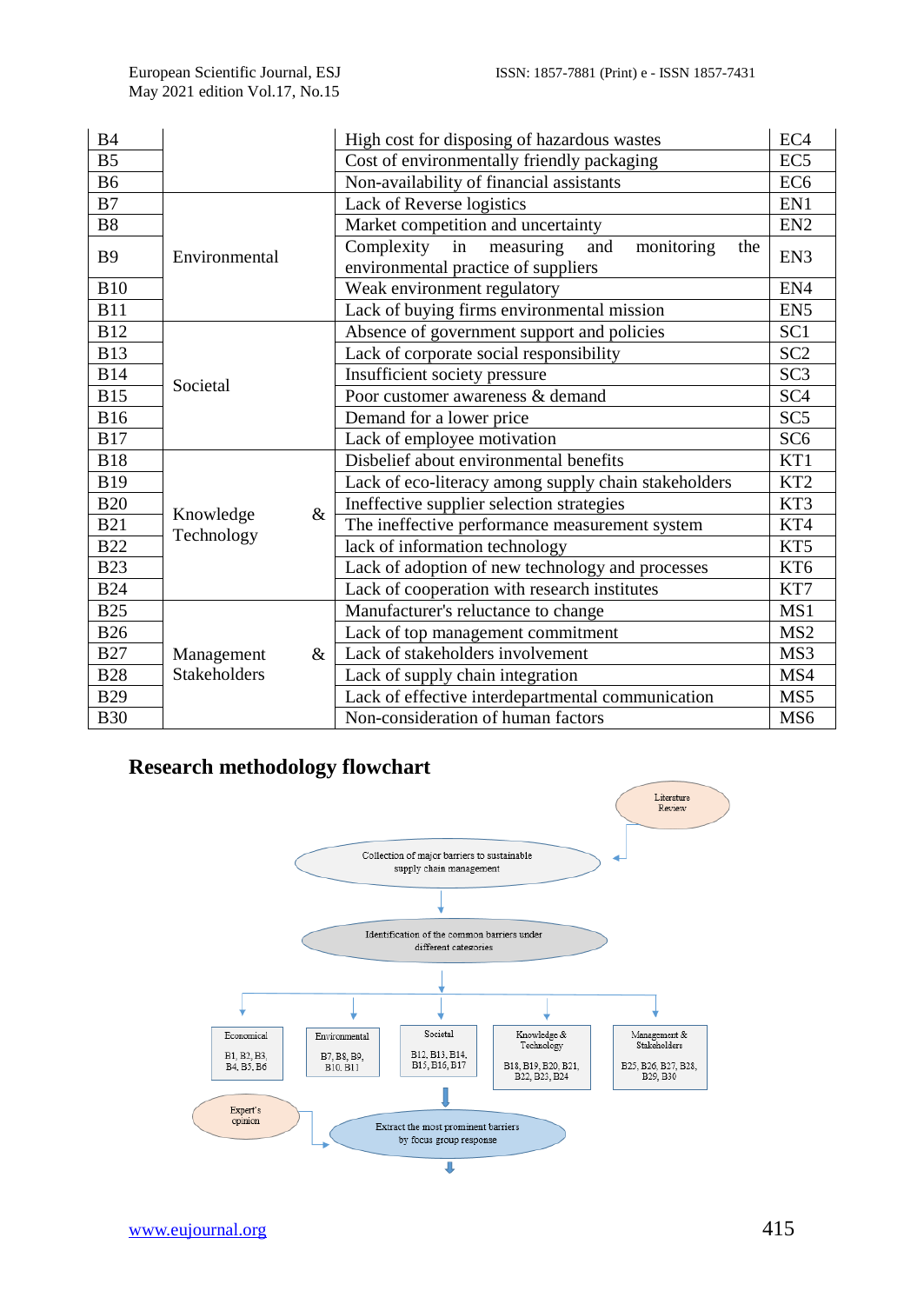

**Fig 1.** Process flowchart of research methodology

Firstly, a list of thirty barriers to sustainable supply chain management in the manufacturing field was enlisted by an extensive literature review. Secondly, collected barriers were grouped into five categories: economic, environmental, societal, management and stakeholder, and knowledge and technology that cover all aspects of sustainability. Applying thirty barriers to DEMATEL will be challenging to handle. So, the authors felt the urgency to narrow down the list of barriers. Thirdly, a group of experts in the apparel sector was formed, including academic, buying-house, and industry people. Fourthly, a questionnaire was designed and asked for a response from experts in a Likert scale range of 1-5 (where  $5 =$  most prominent and  $1 =$  least prominent). Finally, upon analyzing the experts' response, twelve barriers were excluded, and eighten barriers were ready for the DEMATEL approach.

# **DEMATEL approach**

The DEMATEL technique has gained popularity in recent decades, is a multi-criteria decision-making (MCDM) tool, usually used to analyze the interdependence of variables (R. J. Lin, 2013). In DEMATEL, variables are divided in cause and effect group to identify their causal relationship (Awasthi et al., 2014). This method has been applied in different fields previously, for example, manufacturing in Iran (Jalalifar et al., 2013), food packaging (Wang et al., 2016) and manufacturing (Gandhi et al., 2015) in India, the automobile industry in China (Xia et al., 2015) and leather industry in Bangladesh (Moktadir et al., 2018). DEMATEL ease the way of assigning value to influential factors (C. J. Lin & Wu, 2008). Another reason to choose DEMATEL over ISM and AHP is to uncover relationships among variables based on the severity of the effect on each other (Gandhi et al., 2015). It permits the transformation of qualitative research design into quantitative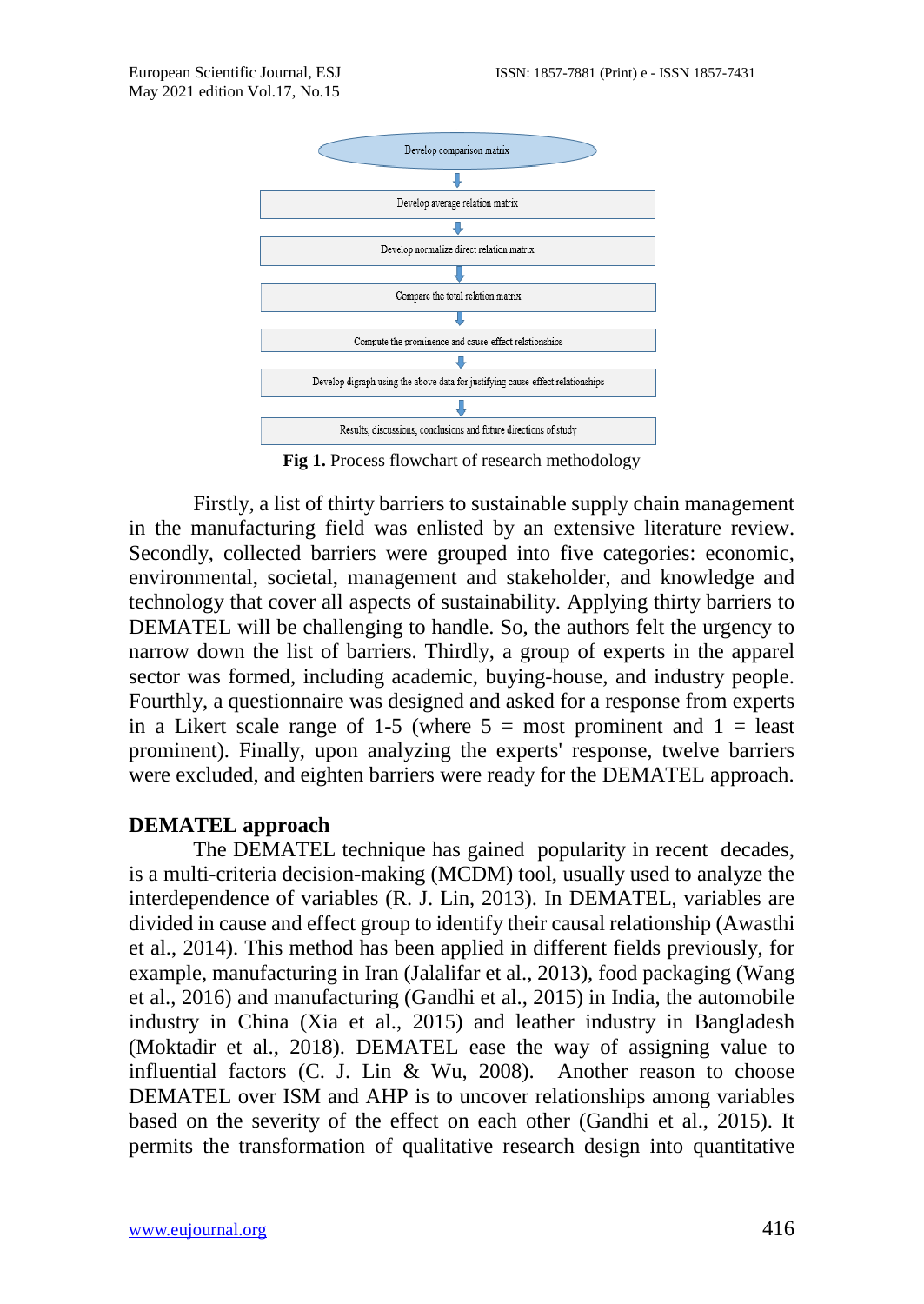analysis. Moreover, the application of DEMATEL in various domains has been fruitful (Wang et al., 2016). Therefore, it is apparent that the DEMATEL approach is practical for complex situations, and that is why it is selected for this study.

# **Step 1 (Direct Relation Matrix)**

In this stage, respondents are requested to provide the degree of influence of one element on the other based on the DEMATEL scale. If there are p variables in a study, then  $p \times p$  the matrix will form and the level of influence  $a_i$  on  $a_i$  denoted as  $a_{ij}$ .

|                     |                      |                                  | <b>TABJUE J. DEIVIATEL SCAIU</b> |  |
|---------------------|----------------------|----------------------------------|----------------------------------|--|
| Variable            |                      |                                  | Scale                            |  |
| No influence        |                      |                                  | 0                                |  |
| Very low influence  |                      |                                  |                                  |  |
| Low influence       |                      |                                  | $\overline{2}$                   |  |
| High influence      |                      |                                  | 3                                |  |
| Very high influence |                      |                                  | 4                                |  |
|                     | $a_{11}$<br>$a_{i1}$ | $a_{1j}$<br>$a_{ij}$<br>$a_{ni}$ | $a_{1n}$<br>$a_{in}$             |  |

| <b>Table 3. DEMATEL scale</b> |
|-------------------------------|
|                               |

The  $p \times p$  average matrix Z is the average of the respondents' feedback.

|                                                              | 0 $Z_{1j}$ $Z_{1n}$ |
|--------------------------------------------------------------|---------------------|
| $Z = \begin{vmatrix} Z_{i1} & Z_{ij} & Z_{in} \end{vmatrix}$ |                     |
| $Z_{n1}$ $Z_{nj}$                                            | 0                   |

# **Step 2 (Normalised Direct Relation Matrix)**

Normalized direct relation matrix  $X$  is obtained by dividing the direct relation matrix Z by S where,  $S = \max(\sum_{j=1}^{n} Z_{ij})$ ,  $\sum_{i=1}^{n} Z_{ij}$ ,  $X = Z/S$  and  $X = [x_{ij}]_{n \times n}$  where  $0 \le x_{ij} \le 1$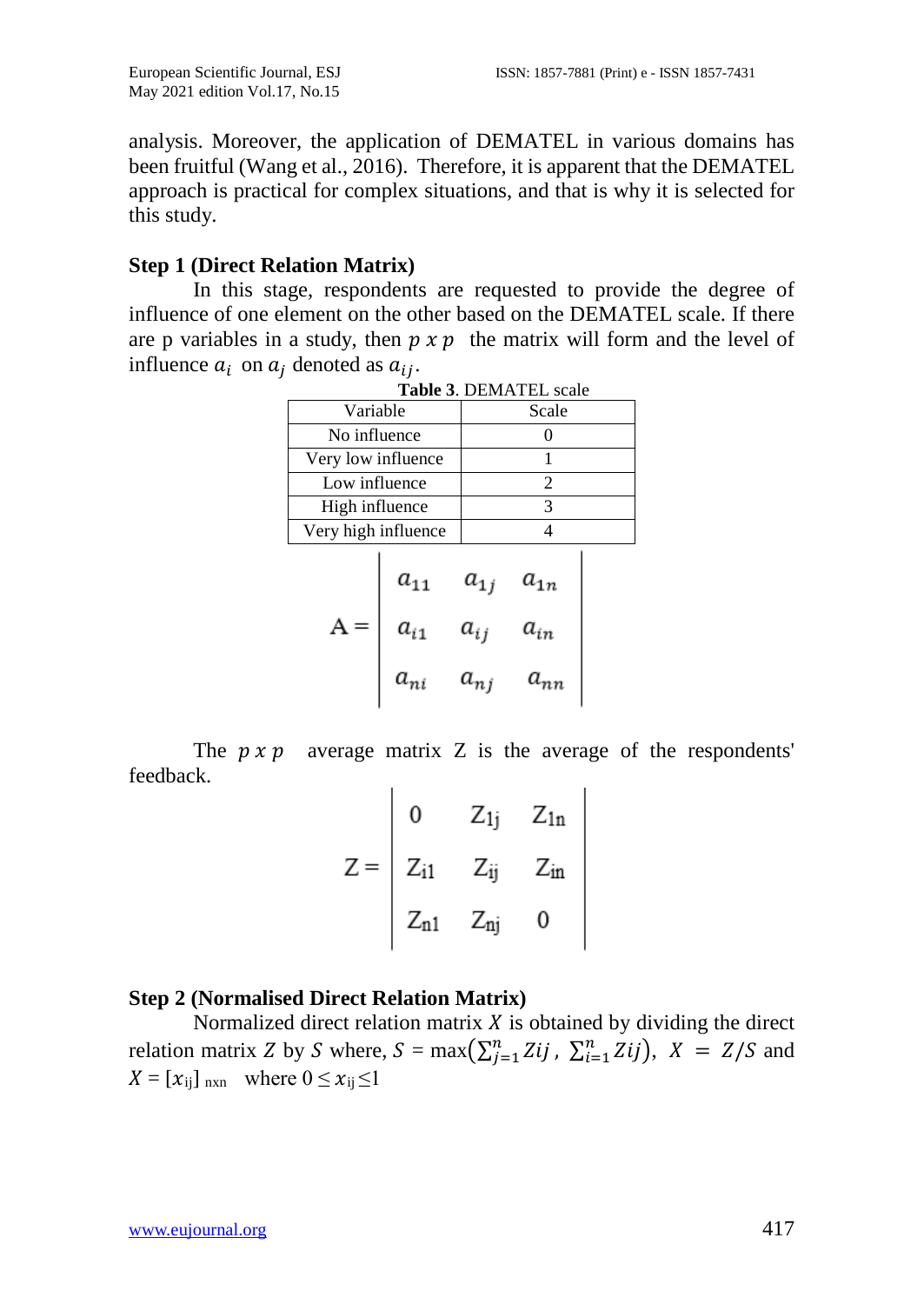# **Step 3 (Total Relation Matrix)**

The total relation matrix  $T$  provides both direct and indirect influence of variables instead of only indicating direct relations as of normalized direct matrix. Following equation of  $T$ :

$$
T = X (I - X)^{-1}
$$

Where  *is the identity matrix* 

# **Step 4 (Net cause-effect Values)**

Let  $R_i$  denotes the sum of the i th row, and  $C_i$  denotes the sum of the *i* th column in the total relation matrix T, where,  $i = j = k = 1,2,3,4,..., n$ . Moreover,  $(R_i+C_i)$  represents a degree of influence of the variables, known as prominence value. Variable with higher the prominence value, more it can affect or be affected by other variables. The value of  $(R_i-C_j)$  reflects the total effect it can provide to the problem. If  $(R_i-C_i)$  is positive, then variables are classified as cause group. If  $(R_i-C_i)$  is negative, then variables are classified as effect groups.

# **Step 5 (Threshold Value)**

A threshold value  $\partial$  is fixed to separate variables from the total relation matrix T, which have negligible effects. It is necessary to choose ( $\partial$ ) value wisely. A higher (∂) value may miss some essential variables, while a lower (∂) value may invite some insignificant variables in the problem.

# **Results and Analysis**

**Table 4.** Average Direct Relation Matrix

|                                                                                                                  |  | EC1 EC2 EC3 EN1 EN2 EN3 EN5 SC1 SC3 SC5 SC6 KT2 KT5 KT6 KT7 MS2 MS3 MS4 |  |  |  |  |  |  |  |
|------------------------------------------------------------------------------------------------------------------|--|-------------------------------------------------------------------------|--|--|--|--|--|--|--|
| EC1 0.000 3.286 3.429 2.571 2.429 1.714 1.857 2.286 1.429 3.286 1.714 2.286 2.714 2.571 2.857 2.714 3.429 3.000  |  |                                                                         |  |  |  |  |  |  |  |
| EC2 3.429 0.000 3.143 3.714 3.000 3.000 2.429 2.714 2.000 3.143 1.714 1.571 3.143 3.429 3.714 2.714 3.000 3.143  |  |                                                                         |  |  |  |  |  |  |  |
| EC3 4.000 3.429 0.000 0.714 0.429 2.857 2.429 0.714 1.714 2.143 0.571 1.857 1.714 1.857 3.000 2.714 2.857 2.143  |  |                                                                         |  |  |  |  |  |  |  |
| EN1 3.714 3.143 0.286 0.000 0.429 2.571 3.571 0.857 3.000 1.857 2.429 3.143 0.857 1.000 3.429 2.857 2.571 3.143  |  |                                                                         |  |  |  |  |  |  |  |
| EN2 2.857 3.000 0.857 1.000 0.000 0.714 0.429 0.857 2.286 2.857 2.429 2.571 0.571 0.714 2.286 3.143 3.714 3.000  |  |                                                                         |  |  |  |  |  |  |  |
| EN3 1.857 2.714 2.000 2.286 0.000 0.000 2.714 2.429 3.000 1.429 3.429 3.143 1.714 1.714 2.857 3.143 2.857 3.429  |  |                                                                         |  |  |  |  |  |  |  |
| EN5 4.000 3.143 3.286 4.000 0.571 3.000 0.000 4.000 3.143 1.429 2.000 3.143 1.143 1.429 2.429 3.286 3.000 2.571  |  |                                                                         |  |  |  |  |  |  |  |
| SC1 3.000 3.429 0.143 0.286 0.714 3.143 3.286 0.000 1.143 0.429 2.000 2.857 1.571 2.000 2.286 1.429 3.000 2.000  |  |                                                                         |  |  |  |  |  |  |  |
| SC3 1.714 2.143 1.000 3.143 3.000 3.000 3.429 1.714 0.000 1.714 2.429 2.429 1.143 1.571 2.143 0.429 2.714 2.429  |  |                                                                         |  |  |  |  |  |  |  |
| SC5 4.000 3.143 0.143 1.286 3.143 1.857 1.000 0.286 1.429 0.000 2.571 2.714 0.143 0.143 2.000 0.429 3.000 3.143  |  |                                                                         |  |  |  |  |  |  |  |
| \$C6 2.143 2.143 0.000 2.571 3.000 3.571 1.714 2.429 2.714 2.714 0.000 2.000 0.429 0.857 1.571 3.000 2.857 2.714 |  |                                                                         |  |  |  |  |  |  |  |
| KT2 3.143 2.286 1.714 3.143 2.857 3.143 3.429 2.143 3.143 2.000 2.286 0.000 0.571 0.429 3.857 3.143 3.571 3.429  |  |                                                                         |  |  |  |  |  |  |  |
| KT5 3.286 3.000 0.571 0.429 0.286 0.571 7.143 0.429 0.429 0.000 0.286 0.571 0.000 4.000 2.571 0.429 2.857 1.714  |  |                                                                         |  |  |  |  |  |  |  |
| KT6 3.429 3.571 0.286 0.000 0.143 0.571 2.857 0.429 0.714 0.143 0.000 0.429 3.286 0.000 0.571 0.571 2.714 2.429  |  |                                                                         |  |  |  |  |  |  |  |
| KT7 4.000 3.714 1.857 2.857 0.571 2.286 3.714 0.857 3.143 0.429 3.571 3.571 0.429 1.857 0.000 4.000 3.857 2.857  |  |                                                                         |  |  |  |  |  |  |  |
| MS2 2.429 2.429 2.857 2.714 3.714 3.000 2.714 1.571 0.429 0.286 3.143 2.714 0.429 0.429 1.857 0.000 3.143 3.286  |  |                                                                         |  |  |  |  |  |  |  |
| MS3 3.857 2.571 3.143 2.143 3.429 2.857 2.714 3.000 3.286 3.000 2.714 3.857 3.000 3.143 3.000 3.143 0.000 2.857  |  |                                                                         |  |  |  |  |  |  |  |
| MS4 3.429 3.429 1.857 3.571 2.857 2.857 1.714 1.857 2.571 3.000 2.429 3.571 2.286 2.857 3.286 3.429 3.143 0.000  |  |                                                                         |  |  |  |  |  |  |  |

Table 4 depicts the average direct relation matrix, representing responses garnered from a focus group of experts, including academia,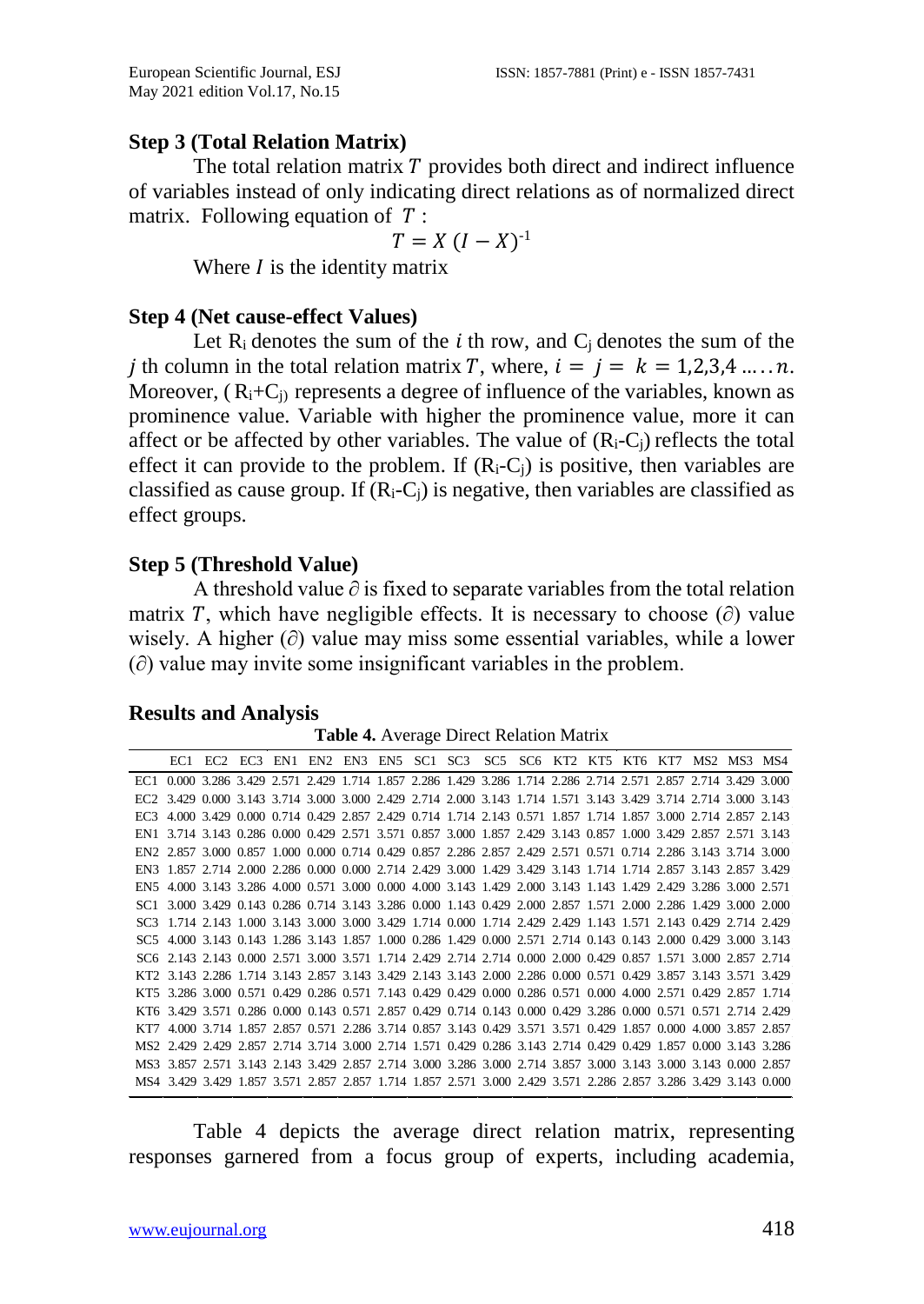industry, and buying-house. After receiving the individual respondent's initial response, the average of the responses was taken for the next step. **Table 5.** Normalized Relation Matrix

|      | EC1.                                                                                                                                            | EC <sub>2</sub> |  |  |  |  |  |  | EC3 EN1 EN2 EN3 EN5 SC1 SC3 SC5 SC6 KT2 KT5 KT6 KT7 MS2 MS3 MS4                                             |  |  |
|------|-------------------------------------------------------------------------------------------------------------------------------------------------|-----------------|--|--|--|--|--|--|-------------------------------------------------------------------------------------------------------------|--|--|
| EC1. | $0.000$ $0.064$ $0.066$ $0.050$ $0.047$ $0.033$ $0.036$ $0.044$ $0.028$ $0.064$ $0.033$ $0.044$ $0.052$ $0.050$ $0.055$ $0.052$ $0.066$ $0.058$ |                 |  |  |  |  |  |  |                                                                                                             |  |  |
|      | 0.066 0.000 0.061 0.072 0.058 0.058 0.047 0.052 0.039 0.061 0.033 0.030 0.061 0.066 0.072 0.052 0.058 0.061                                     |                 |  |  |  |  |  |  |                                                                                                             |  |  |
|      |                                                                                                                                                 |                 |  |  |  |  |  |  | 0.077 0.066 0.000 0.014 0.008 0.055 0.047 0.014 0.033 0.041 0.011 0.036 0.033 0.036 0.058 0.052 0.055 0.041 |  |  |
|      | EN1 0.072 0.061 0.006 0.000 0.008 0.050 0.069 0.017 0.058 0.036 0.047 0.061 0.017 0.019 0.066 0.055 0.050 0.061                                 |                 |  |  |  |  |  |  |                                                                                                             |  |  |
|      | EN2 0.055 0.058 0.017 0.019 0.000 0.014 0.008 0.017 0.044 0.055 0.047 0.050 0.011 0.014 0.044 0.061 0.072 0.058                                 |                 |  |  |  |  |  |  |                                                                                                             |  |  |
|      | EN3 0.036 0.052 0.039 0.044 0.000 0.000 0.052 0.047 0.058 0.028 0.066 0.061 0.033 0.033 0.055 0.061 0.055 0.066                                 |                 |  |  |  |  |  |  |                                                                                                             |  |  |
|      | EN5 0.077 0.061 0.064 0.077 0.011 0.058 0.000 0.077 0.061 0.028 0.039 0.061 0.022 0.028 0.047 0.064 0.058 0.050                                 |                 |  |  |  |  |  |  |                                                                                                             |  |  |
|      | \$C1 0.058 0.066 0.003 0.006 0.014 0.061 0.064 0.000 0.022 0.008 0.039 0.055 0.030 0.039 0.044 0.028 0.058 0.039                                |                 |  |  |  |  |  |  |                                                                                                             |  |  |
|      | \$C3 0.033 0.041 0.019 0.061 0.058 0.058 0.066 0.033 0.000 0.033 0.047 0.047 0.022 0.030 0.041 0.008 0.052 0.047                                |                 |  |  |  |  |  |  |                                                                                                             |  |  |
|      | \$C5 0.077 0.061 0.003 0.025 0.061 0.036 0.019 0.006 0.028 0.000 0.050 0.052 0.003 0.003 0.003 0.008 0.058 0.061                                |                 |  |  |  |  |  |  |                                                                                                             |  |  |
|      | \$C6 0.041 0.041 0.000 0.050 0.058 0.069 0.033 0.047 0.052 0.052 0.000 0.039 0.008 0.017 0.030 0.058 0.055 0.052                                |                 |  |  |  |  |  |  |                                                                                                             |  |  |
|      | KT2 0.061 0.044 0.033 0.061 0.055 0.061 0.066 0.041 0.061 0.039 0.044 0.000 0.011 0.008 0.075 0.061 0.069 0.066                                 |                 |  |  |  |  |  |  |                                                                                                             |  |  |
|      | KT5 0.064 0.058 0.011 0.008 0.006 0.011 0.138 0.008 0.008 0.000 0.006 0.011 0.000 0.077 0.050 0.008 0.055 0.033                                 |                 |  |  |  |  |  |  |                                                                                                             |  |  |
|      | KT6 0.066 0.069 0.006 0.000 0.003 0.011 0.055 0.008 0.014 0.003 0.000 0.008 0.064 0.000 0.011 0.011 0.052 0.047                                 |                 |  |  |  |  |  |  |                                                                                                             |  |  |
|      |                                                                                                                                                 |                 |  |  |  |  |  |  | 0.077 0.072 0.036 0.055 0.011 0.044 0.072 0.017 0.061 0.008 0.069 0.069 0.008 0.036 0.000 0.077 0.075 0.055 |  |  |
|      | MS2 0.047 0.047 0.055 0.052 0.072 0.058 0.052 0.030 0.008 0.006 0.061 0.052 0.008 0.008 0.006 0.000 0.061 0.064                                 |                 |  |  |  |  |  |  |                                                                                                             |  |  |
|      | MS3 0.075 0.050 0.061 0.041 0.066 0.055 0.052 0.058 0.064 0.058 0.052 0.075 0.058 0.061 0.058 0.061 0.000 0.055                                 |                 |  |  |  |  |  |  |                                                                                                             |  |  |
|      | MS4 0.066 0.066 0.036 0.069 0.055 0.055 0.033 0.036 0.050 0.058 0.047 0.069 0.044 0.055 0.064 0.066 0.061 0.000                                 |                 |  |  |  |  |  |  |                                                                                                             |  |  |

Dividing each cell value by the maximum value of the sum of the rows (51.71), the normalized relation matrix (Table 5) is calculated. **Table 6.** Total Relation Matrix

|                                                                                                                  | EC1 EC2 EC3 EN1 EN2 EN3 EN5 SC1 SC3 SC5 SC6 KT2 KT5 KT6 KT7 MS2 MS3 MS4 |  |  |  |  |  |  |  |  |
|------------------------------------------------------------------------------------------------------------------|-------------------------------------------------------------------------|--|--|--|--|--|--|--|--|
| EC1 0.215 0.259 0.181 0.202 0.175 0.198 0.217 0.164 0.174 0.187 0.179 0.216 0.156 0.172 0.230 0.219 0.269 0.244  |                                                                         |  |  |  |  |  |  |  |  |
| 0.300 0.300 0.220 0.239 0.234 0.237 0.248 0.260 0.200 0.197 0.196 0.222 0.176 0.201 0.264 0.237 0.284 0.268      |                                                                         |  |  |  |  |  |  |  |  |
| EC3 0.252 0.229 0.104 0.147 0.118 0.111 0.198 0.118 0.155 0.146 0.136 0.180 0.123 0.140 0.204 0.112 0.225 0.199  |                                                                         |  |  |  |  |  |  |  |  |
| EN1 0.185 0.242 0.121 0.153 0.133 0.206 0.235 0.136 0.196 0.155 0.187 0.223 0.115 0.134 0.230 0.214 0.241 0.236  |                                                                         |  |  |  |  |  |  |  |  |
| EN2 0.222 0.212 0.113 0.147 0.111 0.148 0.151 0.115 0.113 0.111 0.166 0.188 0.095 0.112 0.185 0.194 0.233 0.108  |                                                                         |  |  |  |  |  |  |  |  |
| EN3 0.238 0.239 0.151 0.195 0.127 0.162 0.226 0.165 0.198 0.148 0.206 0.225 0.133 0.150 0.223 0.221 0.250 0.244  |                                                                         |  |  |  |  |  |  |  |  |
| EN5 0.299 0.268 0.188 0.241 0.150 0.235 0.195 0.206 0.215 0.162 0.196 0.144 0.135 0.159 0.236 0.242 0.274 0.250  |                                                                         |  |  |  |  |  |  |  |  |
| \$C1 0.223 0.218 0.101 0.133 0.116 0.190 0.205 0.101 0.140 0.109 0.154 0.190 0.115 0.137 0.183 0.163 0.218 0.187 |                                                                         |  |  |  |  |  |  |  |  |
| SC3 0.214 0.208 0.250 0.266 0.165 0.197 0.217 0.139 0.129 0.142 0.172 0.195 0.111 0.134 0.192 0.156 0.226 0.207  |                                                                         |  |  |  |  |  |  |  |  |
| \$C5 0.231 0.205 0.094 0.145 0.160 0.159 0.150 0.100 0.140 0.101 0.161 0.182 0.083 0.096 0.172 0.139 0.210 0.201 |                                                                         |  |  |  |  |  |  |  |  |
| \$C6 0.221 0.100 0.103 0.183 0.169 0.209 0.185 0.152 0.178 0.160 0.131 0.189 0.098 0.120 0.182 0.201 0.229 0.214 |                                                                         |  |  |  |  |  |  |  |  |
| KT2 0.281 0.250 0.159 0.226 0.191 0.235 0.252 0.171 0.216 0.172 0.202 0.187 0.120 0.137 0.258 0.139 0.282 0.263  |                                                                         |  |  |  |  |  |  |  |  |
| KT5 0.211 0.194 0.185 0.120 0.092 0.125 0.257 0.099 0.111 0.088 0.105 0.130 0.078 0.163 0.169 0.127 0.195 0.162  |                                                                         |  |  |  |  |  |  |  |  |
| KT6 0.180 0.174 0.266 0.088 0.074 0.100 0.155 0.078 0.093 0.074 0.078 0.101 0.124 0.074 0.109 0.103 0.162 0.147  |                                                                         |  |  |  |  |  |  |  |  |
| KT7 0.294 0.272 0.163 0.255 0.150 0.219 0.257 0.150 0.214 0.144 0.221 0.248 0.120 0.163 0.186 0.253 0.285 0.251  |                                                                         |  |  |  |  |  |  |  |  |
| MS2 0.235 0.221 0.160 0.192 0.184 0.205 0.254 0.142 0.144 0.123 0.263 0.207 0.102 0.250 0.195 0.157 0.242 0.230  |                                                                         |  |  |  |  |  |  |  |  |
| MS3 0.319 0.279 0.196 0.222 0.214 0.246 0.263 0.198 0.232 0.203 0.222 0.272 0.178 0.201 0.262 0.255 0.242 0.274  |                                                                         |  |  |  |  |  |  |  |  |
| MS4 0.298 0.281 0.286 0.238 0.197 0.235 0.234 0.170 0.211 0.195 0.209 0.257 0.158 0.188 0.257 0.250 0.286 0.211  |                                                                         |  |  |  |  |  |  |  |  |
|                                                                                                                  |                                                                         |  |  |  |  |  |  |  |  |

Threshold Value ( $\partial$ ) = 0.187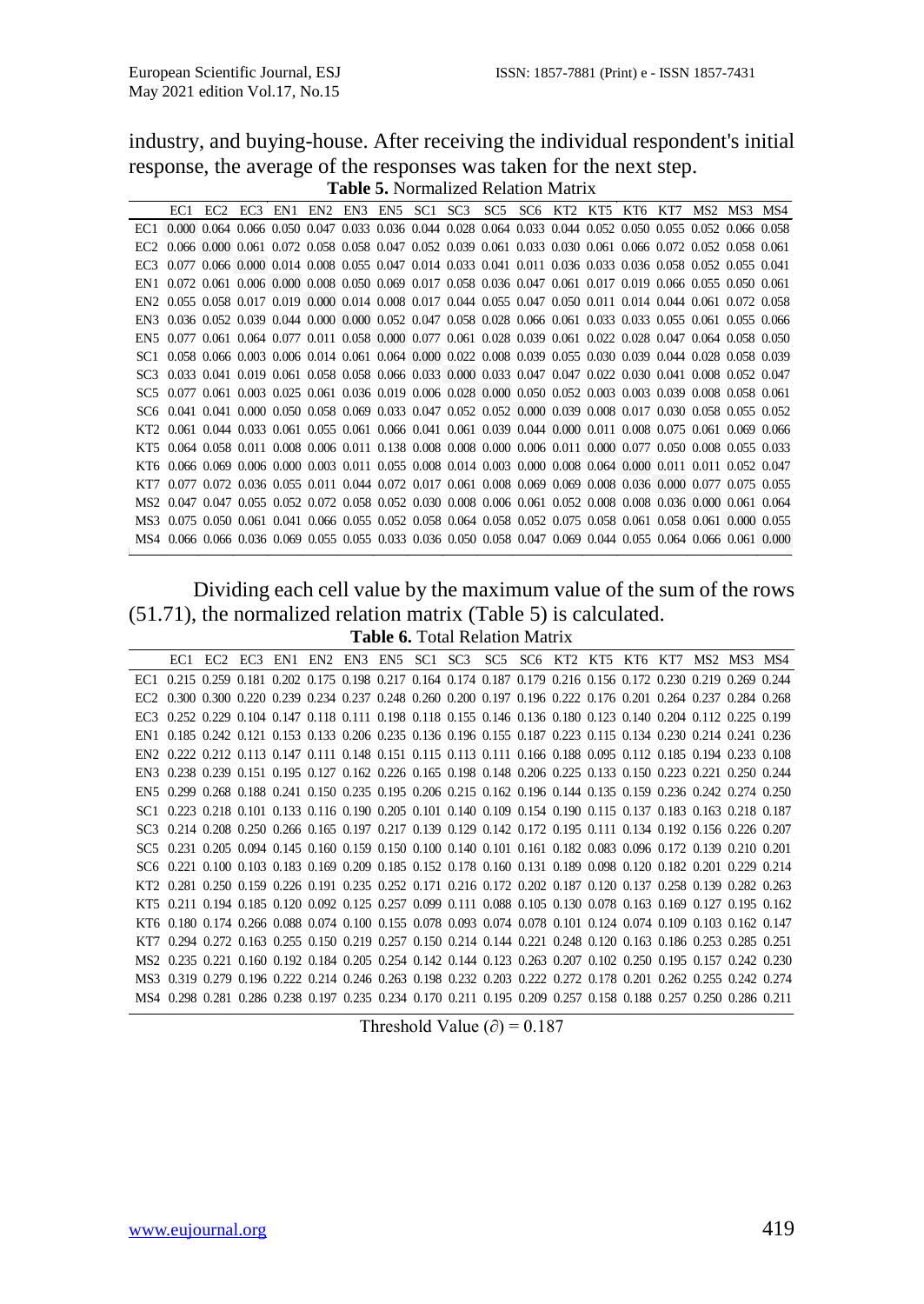|                 |       | o     |         |          |
|-----------------|-------|-------|---------|----------|
| <b>Barriers</b> | Ri    | Cj    | $Ri+Cj$ | $Ri-Ci$  |
| EC1             | 3.658 | 4.417 | 8.074   | $-0.759$ |
| EC2             | 4.282 | 4.152 | 8.434   | 0.130    |
| EC <sub>3</sub> | 2.898 | 3.041 | 5.939   | $-0.143$ |
| EN1             | 3.342 | 3.390 | 6.731   | $-0.048$ |
| EN2             | 2.723 | 2.760 | 5.483   | $-0.037$ |
| EN3             | 3.501 | 3.417 | 6.918   | 0.084    |
| EN <sub>5</sub> | 3.793 | 3.898 | 7.692   | $-0.105$ |
| SC1             | 2.883 | 2.664 | 5.547   | 0.219    |
| SC <sub>3</sub> | 3.319 | 3.059 | 6.377   | 0.260    |
| SC <sub>5</sub> | 2.730 | 2.617 | 5.346   | 0.113    |
| SC <sub>6</sub> | 3.024 | 3.183 | 6.207   | $-0.159$ |
| KT <sub>2</sub> | 3.742 | 3.558 | 7.300   | 0.184    |
| KT5             | 2.611 | 2.220 | 4.830   | 0.391    |
| KT6             | 2.179 | 2.730 | 4.910   | $-0.551$ |
| KT7             | 3.844 | 3.737 | 7.582   | 0.107    |
| MS <sub>2</sub> | 3.507 | 3.381 | 6.888   | 0.125    |
| MS3             | 4.278 | 4.354 | 8.632   | $-0.076$ |
| MS4             | 4.162 | 3.896 | 8.058   | 0.265    |
|                 |       |       |         |          |

**Table 7.** Sum of influence given and received on barriers

 $R_i+C_i$  denotes the degree of the relative importance of barriers known as prominence value. Variables with a higher  $R_i+C_j$  value, more likely to affect or be affected by other variables. The  $R_i - C_j$  value represents the total effect it cast on the overall problem. The positive value of  $R_i-C_j$  means it will affect others, while the negative value of  $R_i-C_j$  says it will be affected by other variables. **Table 8.** Degree of the relative importance of each barrier

| <b>Table 8.</b> Degree of the relative importance of each barrier |                 |         |
|-------------------------------------------------------------------|-----------------|---------|
| Rank                                                              | <b>Barriers</b> | $Ri+Cj$ |
| 1                                                                 | MS3             | 8.632   |
| 2                                                                 | EC2             | 8.434   |
| 3                                                                 | EC1             | 8.074   |
| $\overline{4}$                                                    | MS4             | 8.058   |
| 5                                                                 | EN <sub>5</sub> | 7.692   |
| 6                                                                 | KT7             | 7.582   |
| 7                                                                 | KT2             | 7.300   |
| 8                                                                 | EN3             | 6.918   |
| 9                                                                 | MS <sub>2</sub> | 6.888   |
| 10                                                                | EN1             | 6.731   |
| 11                                                                | SC3             | 6.377   |
| 12                                                                | SC6             | 6.207   |
| 13                                                                | EC <sub>3</sub> | 5.939   |
| 14                                                                | SC1             | 5.547   |
| 15                                                                | EN2             | 5.483   |
| 16                                                                | SC5             | 5.346   |
| 17                                                                | KT <sub>6</sub> | 4.910   |
| 18                                                                | KT5             | 4.830   |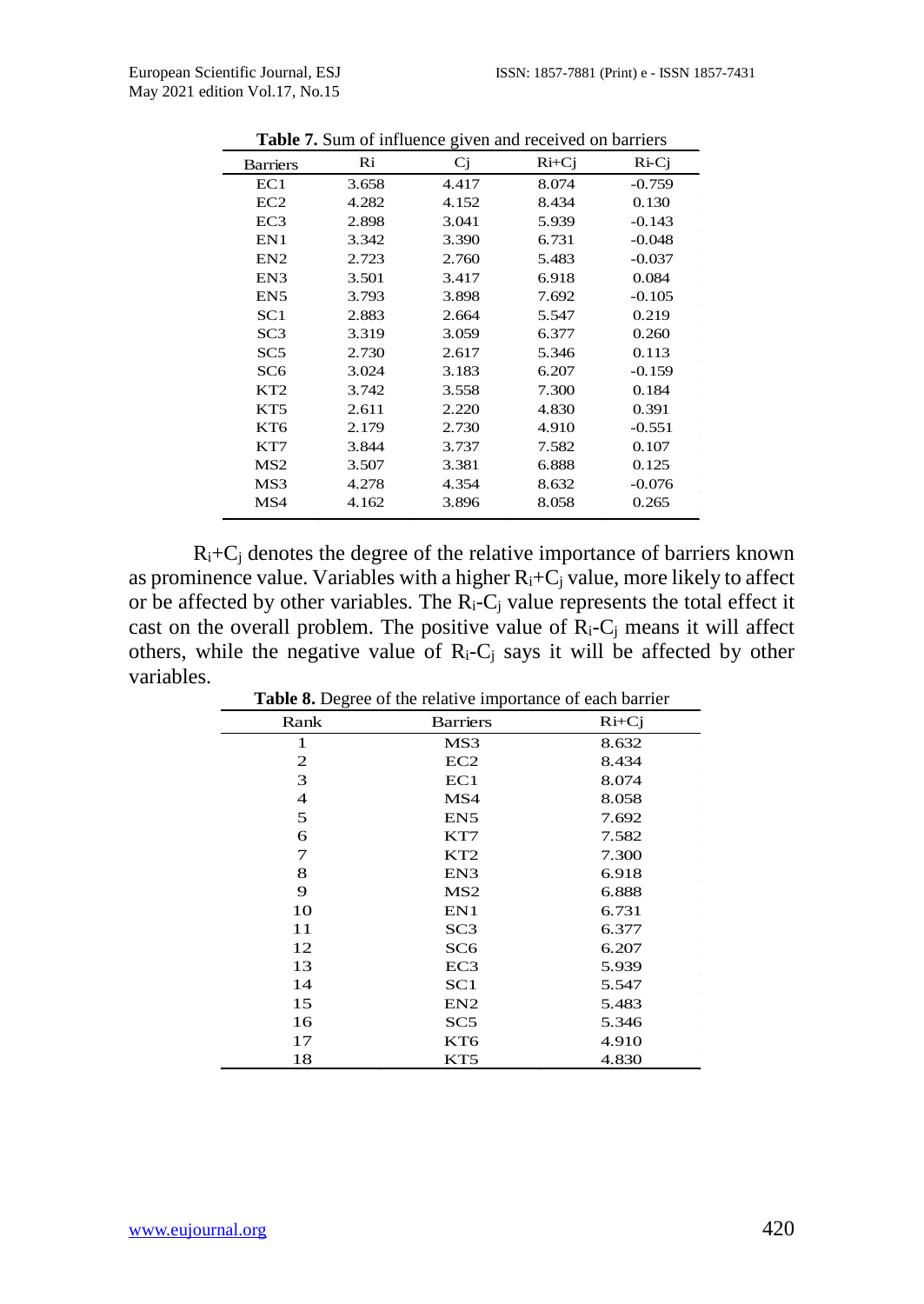| Rank           | Cause group     | $Ri-Ci$  |
|----------------|-----------------|----------|
| 1              | KT5             | 0.391    |
| 2              | MS4             | 0.265    |
| 3              | SC <sub>3</sub> | 0.260    |
| 4              | SC1             | 0.219    |
| 5              | KT <sub>2</sub> | 0.184    |
| 6              | EC2             | 0.130    |
| 7              | MS <sub>2</sub> | 0.125    |
| 8              | SC5             | 0.113    |
| 9              | KT7             | 0.107    |
| 10             | EN3             | 0.084    |
| Rank           | Effect group    | $Ri-Ci$  |
| 1              | EC1             | $-0.759$ |
| 2              | KT6             | $-0.551$ |
| 3              | SC <sub>6</sub> | $-0.159$ |
| $\overline{4}$ | EC3             | $-0.143$ |
| 5              | EN5             | $-0.105$ |
| 6              | MS3             | $-0.076$ |
| 7              | EN1             | $-0.048$ |
| 8              | EN <sub>2</sub> | $-0.037$ |

Table 0. Cause-effect an

From Table 8, according to prominence value, lack of stakeholder's involvement (MS3), High costs of sustainability adoption (EC2), Insignificant financial gains (EC1), lack of supply chain integration (MS4), Lack of buying firms environmental mission (EN5) are the top five barriers to consider. From Table 9, barriers with positive  $R_i-C_i$  value are cause group, and barriers with negative  $R_i-C_i$  value are effect group. Under cause group, there are ten barriers, namely, lack of information technology (KT5), Lack of government support and policies (MS4), Insufficient society pressure (SC3), Lack of supply chain integration (SC1), Insignificant financial gains (KT2), Lack of eco-literacy among supply chain stakeholders (EC2), Lack of top management commitment (MS2), Complexity in measuring and monitoring the environmental practice of suppliers (SC5), demand for a lower price (KT7), Lack of cooperation with research institutes (EN3). Among the cause group, Lack of information technology (KT5), Lack of government support and policies (MS4), Insufficient society pressure (SC3) ranked highest.

Under effect group, there are eight barriers which are, High costs of sustainability adoption (EC1), lack of resource and capability (KT6), Lack of Reverse logistics (SC6), Market competition and uncertainty (EC3), Lack of buying firms environmental mission (EN5), Lack of employee motivation (MS3), Lack of adoption of new technology and processes (EN1), Lack of stakeholders involvement (EN2). Among the effect group, High costs of sustainability adoption (EC1), lack of resource and capability (KT6), Lack of Reverse logistics (SC6) ranked as the top three.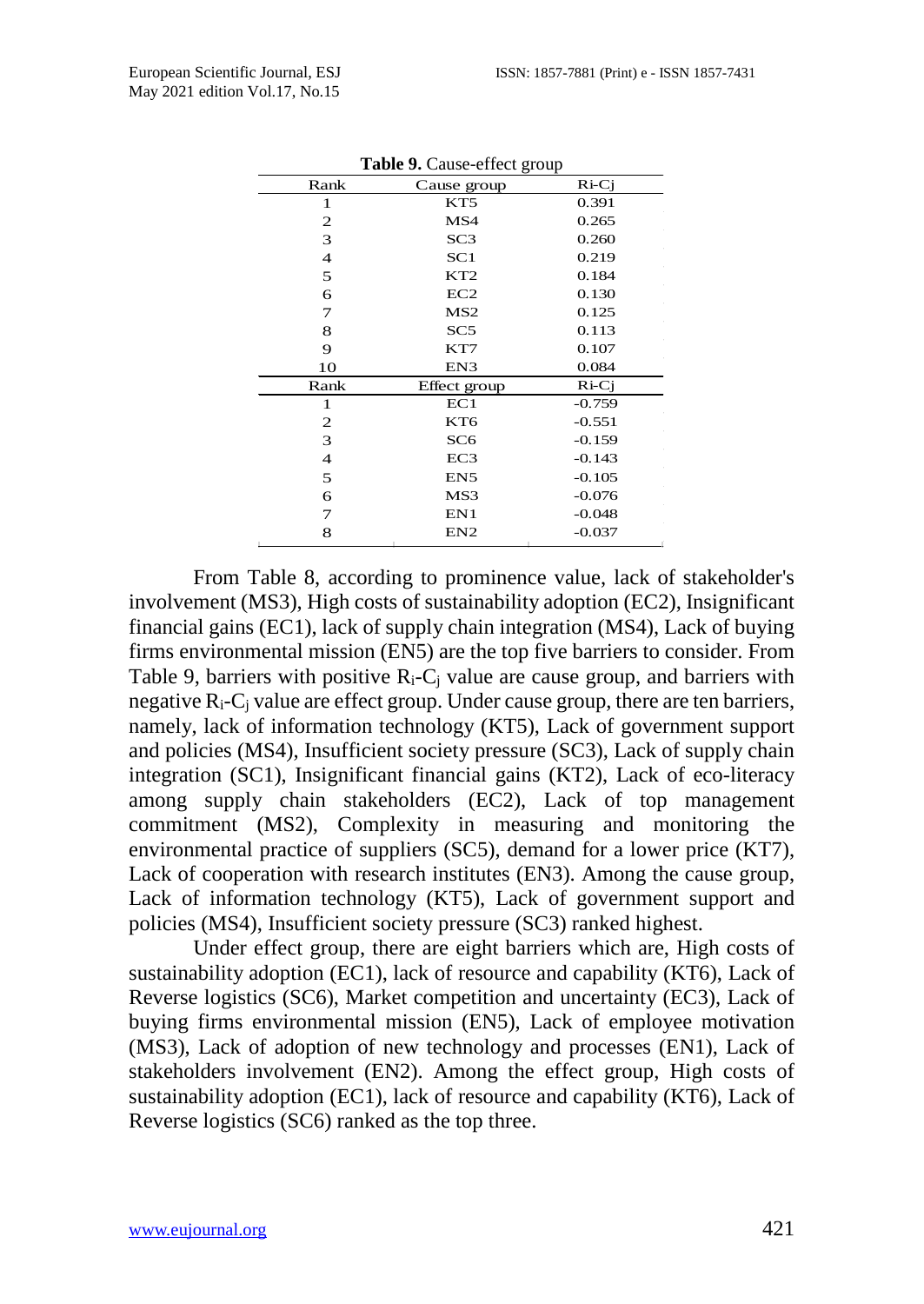

**Fig 2.** Causal Diagram

From the causal diagram, KT5, MS4, and SC3 are the critical barriers for SSCM adoption in the T&A sector of Bangladesh. According to relative importance, MS3, EC2, and EC1 are the top three barriers among eighteen barriers.

#### **Discussion**

Research outcome shows ten cause barriers and eight effect barriers. In this section, the authors tried to delineate how each of the cause barriers stirs each effect barrier. The authors proposed corrective action to address each cause barriers, which consequently mitigate the effect barriers.

Lack of information technology can result in a lack of adoption of new technology and processes. The scarcity of information technology and experts in this particular area hinders the adoption of new technology and operations. The textile and apparel industry should adapt itself with relevant information technology and prepare experts to smooth the latest technology transfer, installation, and adaptation to address this challenge.

Absence of government support and policies trigger the high cost of sustainability adoption. Without government financial support and sustainability-friendly policies, the textile and apparel sector cannot make any significant footsteps in their way to achieving sustainability in supply chain management. To address this issue, the government should offer financial incentives to the textile and apparel industry and construct a set of guidelines that will be easy to integrate.

Lack of insufficient society pressure for sustainable products influences the absence of reverse logistics. It is the society (customers, consumers) from where the demand for sustainability (through sustainable products) should come forward in the first place. Upon massive pull for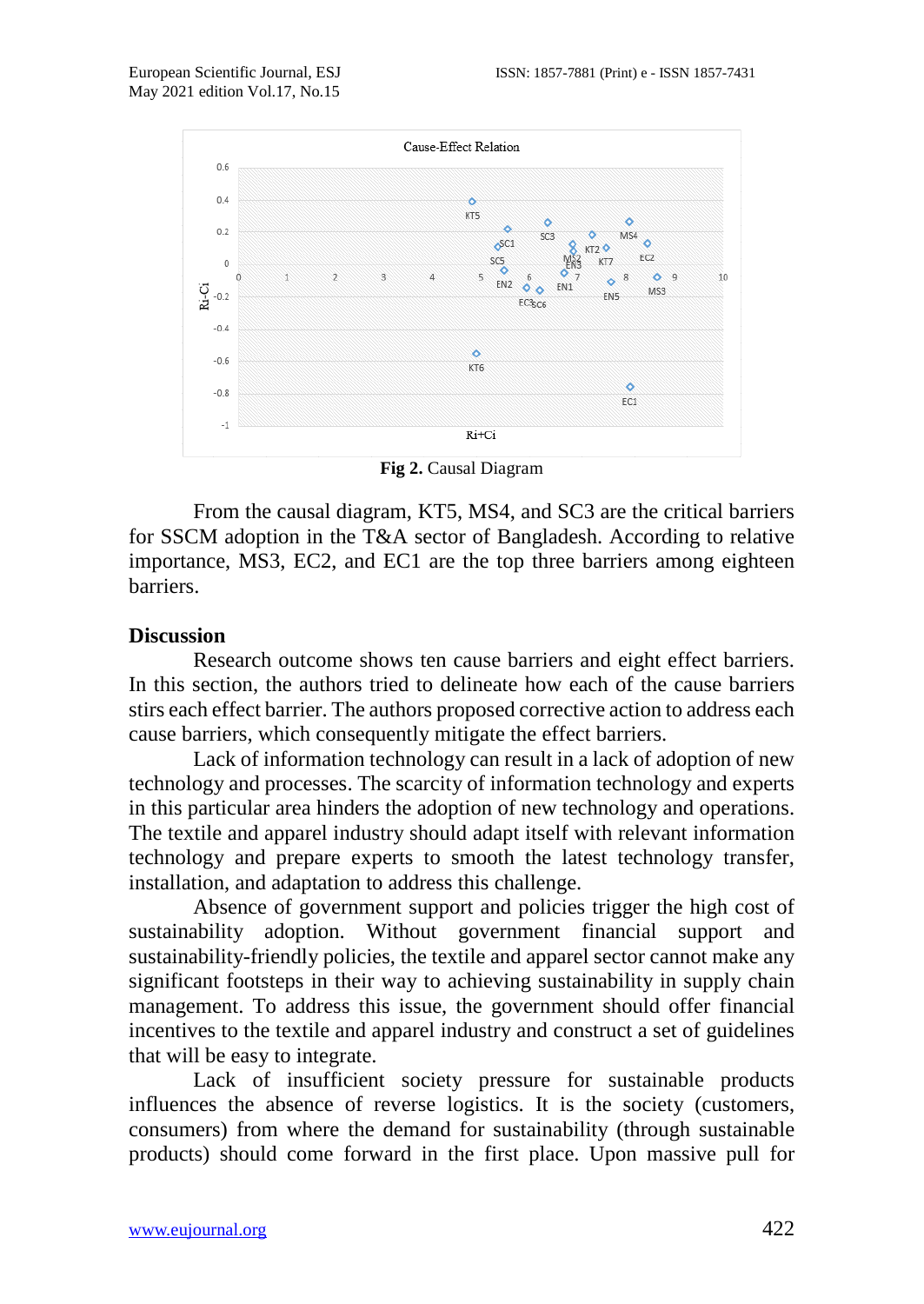sustainable products, manufacturers will integrate reverse logistics in their supply chain. To address this barrier, dissemination of sustainability concepts and advantageous facets of sustainability can be handy.

Lack of supply chain integration engenders the effects of reverse logistics, market competition, and uncertainty. Forward and backward integration is a prerequisite for supply chain management to keep reverse logistics functional. The textile and apparel sector should extend its supply chain on the supplier's side and customer's side to reuse, remake, and recycle textile and apparel products.

Insignificant financial gains breed the effects of lack of resources and capability and lack of employee motivation. Predisposed concept of less economic turn out from sustainability endeavour deters organization from acquiring new resource and uplift caliber. High investment but less turn out, which is true partly initially, sway the industry from sustainability. In the end, financial gains outnumbered the initial cost. The textile and apparel sector should be well informed about the societal, environmental benefits, and economic outcome, which may change the organization's perception and facilitate new resource acquisition and capability enhancement.

Lack of eco-literacy causes a downfall of stakeholder involvement. Stakeholders in the textile and apparel supply chain feel uninterested in complying with the sustainability approach without convincing financial gain and tangible benefits. Extensive training and seminar program about sustainable supply chain management can be a potent tactic to educate the stakeholders. Eco-literacy programs can engender the urge among stakeholders to participate in the sustainability movement for economic, societal, and environmental gain and confirm the generations' wellbeing.

The lack of top management's commitment is reflected in the absence of resources, capability, and stakeholder involvement. It is the top management of the organization who beholds the power of decision-making. The mission and vision of organizations reflect top management's strategic planning and level of thinking. To address this barrier, top management from all the textile and apparel supply chain firms should come forward simultaneously and comply with sustainability initiatives. Top management should evince their commitment through active participation to ease new resource acquisition and confirm stakeholder's involvement.

Difficulty in measuring and regulating environmental practices resulted in lack of buying house's environmental mission. Buying firms can be the harbinger of sustainability adoption in the textile and apparel supply chain. To some extent, buying firms can create pressure on manufacturers. Measuring and monitoring suppliers' environmental practices in the tortuous textile and apparel supply chain has never been easy to resist buying firms from fulfilling their environmental mission. It is essential to install a flexible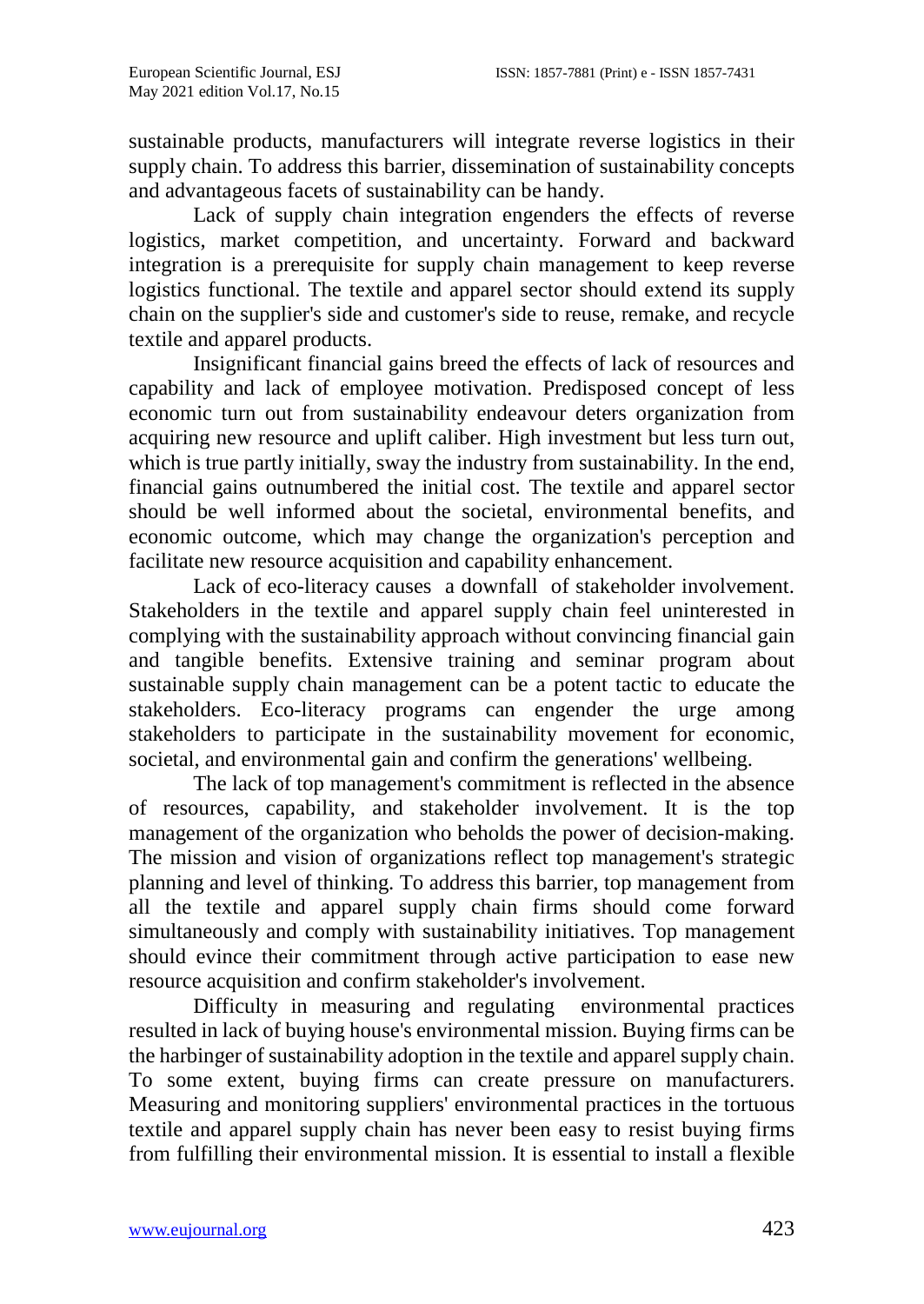method to measure and monitor all the participatory firms' environmental practices in the textile and apparel supply chain, which may increase firms' accountability for their practices. Demand for lower prices instigates market competition and uncertainty. One of the fundamental barriers to sustainability is the demand for lower prices from the consumer end. To satiate customers with cheap products, manufacturers act crazy and unsettled the whole market. Manufacturers often show no mercy to the environment to stay competitive and gain a small profit margin. Consumers have to be willing to pay a little extra for sustainable products. Consumers' commitment to sustainable goods can positively drive the textile and apparel supply chain.

#### **Conclusion**

This study explores the challenges to sustainable supply chain management in Bangladesh's textile and apparel sector with the DEMATEL technique. At the first stage of this study, challenges to sustainable supply chain management in the manufacturing, automobile, leather, and textile industry in India, China, Bangladesh, and other south Asian countries are collected through extensive literature review. Secondly, collected barriers are categorized into economic, environmental, societal, knowledge and technology, management, and stakeholder groups. Thirdly, opinion from expert focus groups is taken into account to justify the barriers and narrow down the list of barriers to ensure the most influential ones. Finally, the collection of data and analysis are completed using the DEMATEL approach.

This study is the first of its kind, in the textile and apparel sector of Bangladesh. Previous research explores sustainability adoption in supply chain management, sticking to the limited subset of sustainability concepts and dealing with environmental concerns only. Aggregation of sustainability subset: knowledge and technology, management, and stakeholder's commitment strengthen this study's outcome. Moreover, this study unravels the cause-effect relationship between the barriers and proposed corrective action to address the cause of barriers.

There are a few limitations in this study, which set the direction for future works. There is a scope to identify and collect more barriers from the extensive literature review. It is possible to include more categories of barriers to make the research work more comprehensive. Response for the DEMATEL matrix can be increased. This study can be stretched to a similar field in other countries. Different MCDM tools like ISM, AHP, and TOPSIS can be deployed to see the research outcome's difference.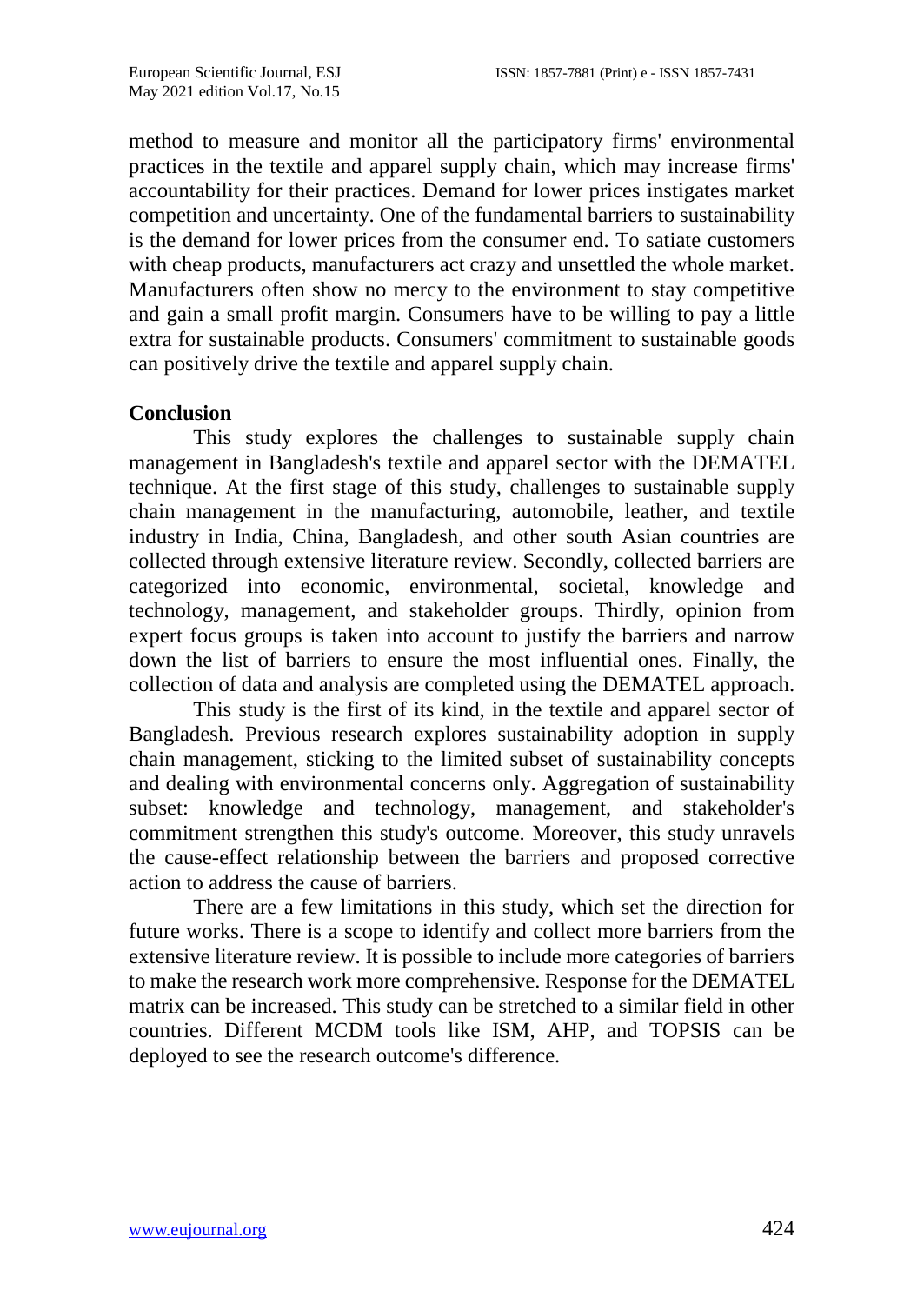#### **References:**

- 1. Awasthi, A., Grzybowska, K., Awasthi, A., & Grzybowska, K. (2014). Barriers of the Supply Chain Integration. Springer, 15–30. https://doi.org/10.1007/978-3-319-07287-6\_2
- 2. Bank, B. (n.d.). Quarterly Review on RMG: April-June FY'20 1.
- 3. Bansal, P., & Roth, K. (2000). Why Companies Go Green: A Model of Ecological Responsiveness. Academy of Management Journal, 43(4), 717–736. https://doi.org/10.5465/1556363
- 4. Carter, C. R., & Liane Easton, P. (2011). Sustainable supply chain management: Evolution and future directions. International Journal of Physical Distribution & Logistics Management, 41(1), 46–62. https://doi.org/https://doi.org/10.1108/09600031111101420
- 5. Carter, Craig R., & Easton, P. L. (2011). Sustainable supply chain management: Evolution and future directions. In International Journal of Physical Distribution and Logistics Management (Vol. 41, Issue 1, pp. 46–62). Emerald Group Publishing Limited. https://doi.org/10.1108/09600031111101420
- 6. Ciliberti, F., Pontrandolfo, P., & Scozzi, B. (2008). Investigating corporate social responsibility in supply chains: an SME perspective.<br>Journal of Cleaner Production, 16(15), 1579–1588. of Cleaner Production, https://doi.org/10.1016/j.jclepro.2008.04.016
- 7. Coronavirus: Bangladesh′s garment industry risks collapse | Asia| An in-depth look at news from across the continent | DW | 25.03.2020. (n.d.). Retrieved January 13, 2021, from https://www.dw.com/en/coronavirus-bangladeshs-garment-industryrisks-collapse/a-52917410
- 8. Diabat, A., & Govindan, K. (2011). An analysis of the drivers affecting the implementation of green supply chain management. Resources, Conservation and Recycling, 55(6), 659–667. https://doi.org/10.1016/j.resconrec.2010.12.002
- 9. EM, P., & C., V. der L. (1995). Green and competitive: ending the stalemate. Harvard Business Review, 73(5), 120–134.
- 10. Font, X., Tapper, R., Schwartz, K., & Kornilaki, M. (2008). Sustainable supply chain management in tourism. Business Strategy and the Environment, 17(4), 260–271. https://doi.org/10.1002/bse.527
- 11. Gandhi, S., Mangla, S. K., Kumar, P., & Kumar, D. (2015). "Evaluating Factors in Implementation of Successful Green Supply Chain Management Using DEMATEL: A Case Study." International Strategic Management Review, 3(1–2), 96–109.
- 12. Gardas, B. B., Raut, R. D., & Narkhede, B. (2018). Modeling the challenges to sustainability in the textile and apparel (T&A) sector: A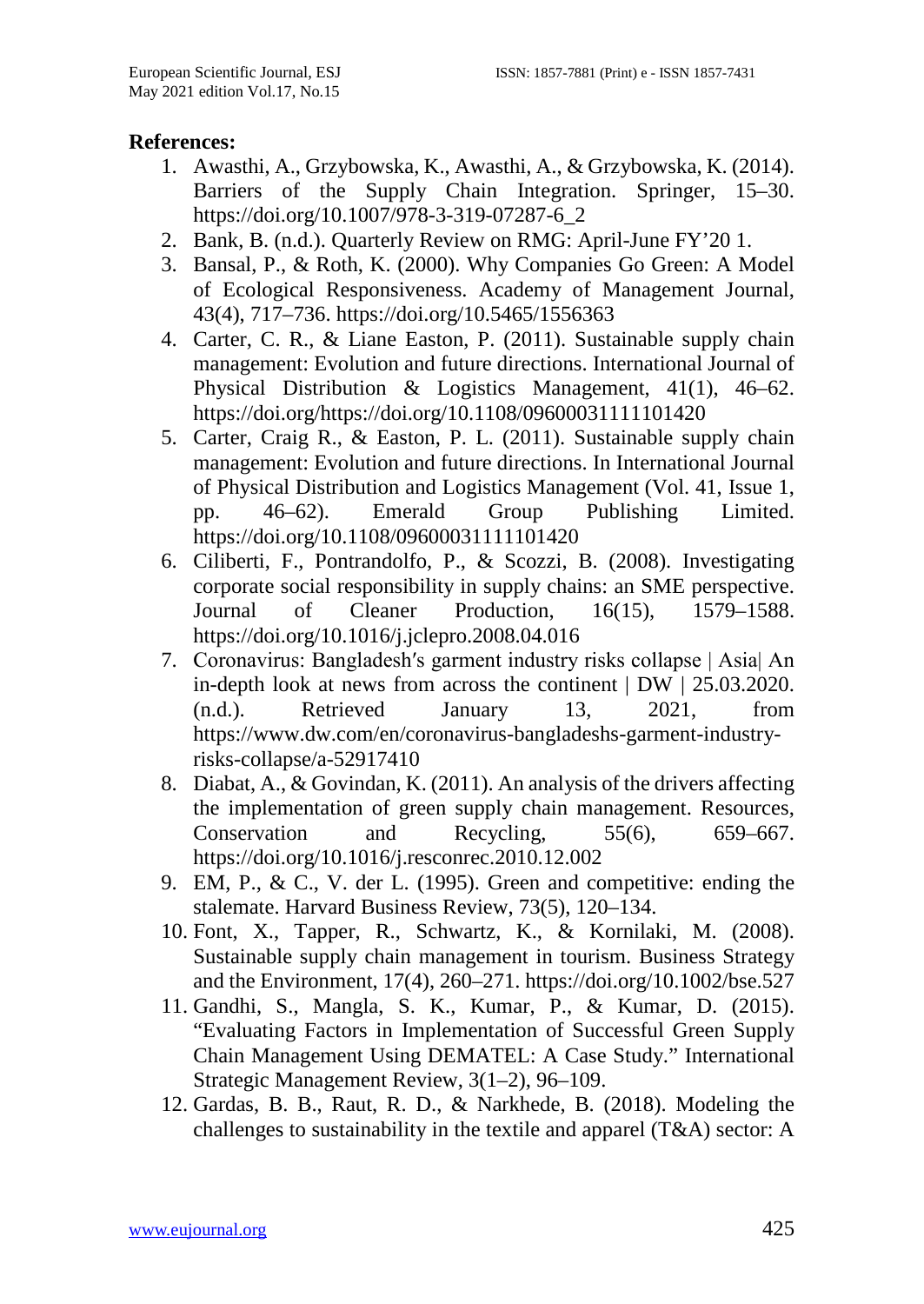Delphi-DEMATEL approach. Sustainable Production and Consumption, 15, 96–108. https://doi.org/10.1016/j.spc.2018.05.001

- 13. Govindan, K., Diabat, A., & Shankar, K. M. (2015). Analyzing the Drivers of Green Manufacturing with Fuzzy Approach. Journal of Cleaner Production, 96, 182–193.
- 14. Govindan, Kannan, Kaliyan, M., Kannan, D., & Haq, A. N. (2014). Barriers analysis for green supply chain management implementation in Indian industries using analytic hierarchy process. International Journal of Production Economics, 147(PART B), 555–568. https://doi.org/10.1016/j.ijpe.2013.08.018
- 15. Harland, C. M. (1996). Supply chain management: Relationships, chains, and networks. British Journal of Management, 7(SPEC. ISS.). https://doi.org/10.1111/j.1467-8551.1996.tb00148.x
- 16. Hassini, E., Surti, C., & Searcy, C. (2012). A literature review and a case study of sustainable supply chains with a focus on metrics. International Journal of Production Economics, 140(1), 69–82. https://doi.org/10.1016/j.ijpe.2012.01.042
- 17. Islam, M. H., Sarker, M. R., Hossain, M. I., Ali, K., & Noor, K. M. A. (2020). Towards Sustainable Supply Chain Management (SSCM): A Case of Leather Industry. Journal of Operations and Strategic Planning,2516600X2092431. https://doi.org/10.1177/2516600x20924313
- 18. Jalalifar, S., Hafshejani, K. F., & Movahedi., M. (2013). Evaluation of the Effective Barriers in GSCM Implementation Using DEMATEL Method (Case Study: Iran Khodro CO."). Nature and Science, 11(11), 95–102.
- 19. Kaur, J., Sidhu, R., Awasthi, A., Chauhan, S., & Goyal, S. (2018). A DEMATEL based approach for investigating barriers in green supply chain management in Canadian manufacturing firms. International Journal of Production Research, 56(1–2), 312–332. https://doi.org/10.1080/00207543.2017.1395522
- 20. Khan, M., Hussain, M., Gunasekaran, A., Ajmal, M. M., & Helo, P. T. (2018). Motivators of social sustainability in healthcare supply chains in the UAE—Stakeholder perspective. Sustainable Production and Consumption, 14, 95–104. https://doi.org/10.1016/j.spc.2018.01.006
- 21. Koberg, E., & Longoni, A. (2019). A systematic review of sustainable supply chain management in global supply chains. Journal of Cleaner Production, 207, 207, 1084–1098. https://doi.org/10.1016/j.jclepro.2018.10.033
- 22. Lin, R. J. (2013). Using fuzzy DEMATEL to evaluate the green supply chain management practices. Journal of Cleaner Production, 40, 32– 39. https://doi.org/10.1016/j.jclepro.2011.06.010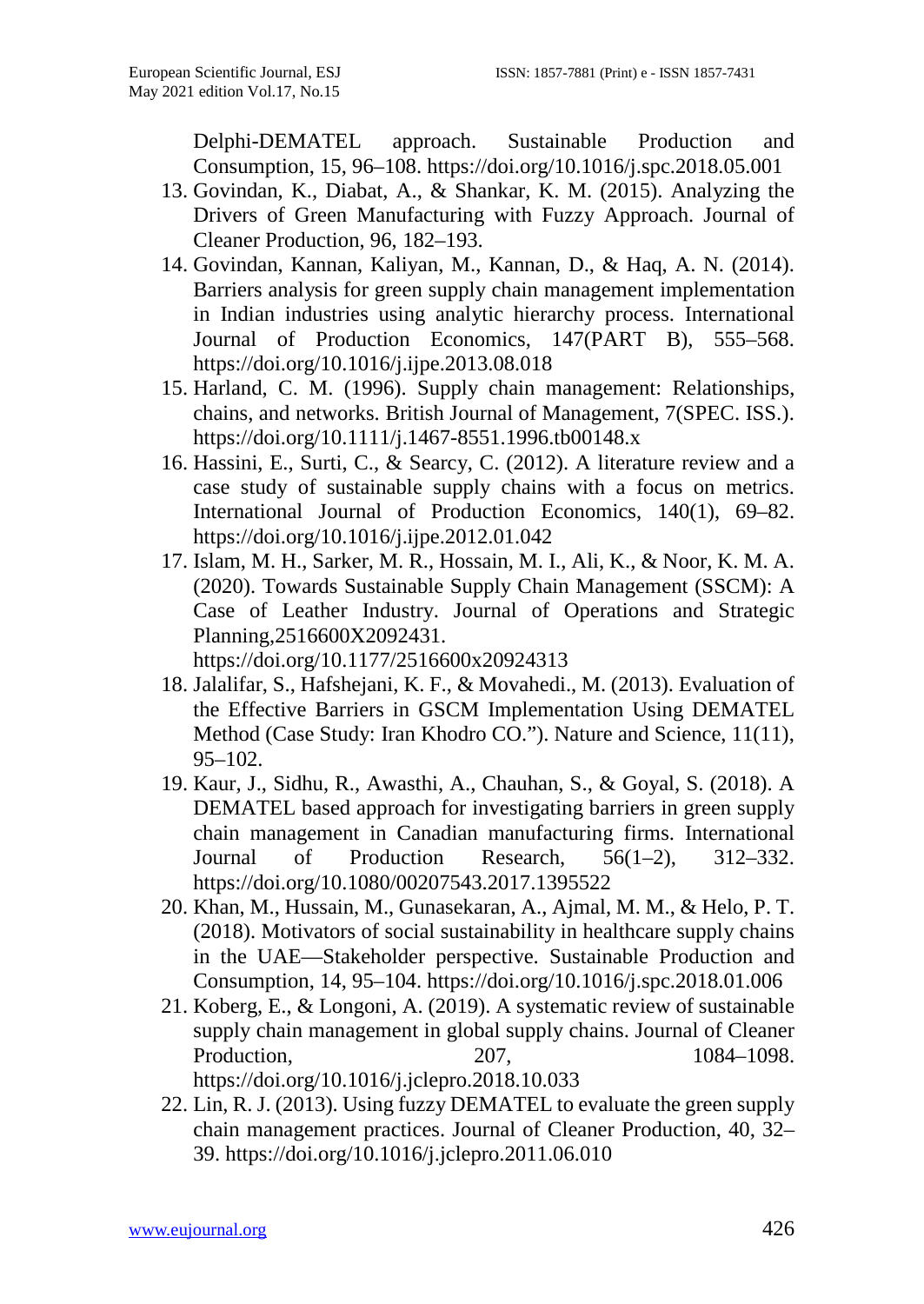- 23. Lintukangas, K., Kähkönen, A. K., & Ritala, P. (2016). Supply risks as drivers of green supply management adoption. Journal of Cleaner Production. 112, 1901–1909. https://doi.org/10.1016/j.jclepro.2014.10.089
- 24. Lorek, S., & Spangenberg, J. H. (2014). Sustainable consumption within a sustainable economy - Beyond green growth and green economies. Journal of Cleaner Production, 63, 33–44. https://doi.org/10.1016/j.jclepro.2013.08.045
- 25. Luthra, S., Kumar, V., Kumar, S., & Haleem, A. (2011). Barriers to implement green supply chain management in automobile industry using interpretive structural modeling technique-an Indian perspective. Journal of Industrial Engineering and Management, 4(2), 231–257. https://doi.org/10.3926/jiem.2011.v4n2.p231-257
- 26. Luthra, S., Mangla, S. K., Xu, L., & Diabat, A. (2016). Using AHP to evaluate barriers in adopting sustainable consumption and production initiatives in a supply chain. International Journal of Production Economics, 181, 342–349. https://doi.org/10.1016/j.ijpe.2016.04.001
- 27. Majumdar, A., & Sinha, S. K. (2019). Analyzing the barriers of green textile supply chain management in Southeast Asia using interpretive structural modeling. Sustainable Production and Consumption, 17, 176–187. https://doi.org/10.1016/j.spc.2018.10.005
- 28. Marshall, D., McCarthy, L., McGrath, P., & Claudy, M. (2015). Going above and beyond: How sustainability culture and entrepreneurial orientation drive social sustainability supply chain practice adoption. Supply Chain Management,  $20(4)$ ,  $434-454$ . https://doi.org/10.1108/SCM-08-2014-0267
- 29. Mathiyazhagan, K., Govindan, K., NoorulHaq, A., & Geng, Y. (2013). An ISM approach for the barrier analysis in implementing green supply chain management. Journal of Cleaner Production, 47, 283– 297. https://doi.org/10.1016/j.jclepro.2012.10.042
- 30. Moktadir, M. A., Ali, S. M., Rajesh, R., & Paul, S. K. (2018). Modeling the interrelationships among barriers to sustainable supply chain management in the leather industry. Journal of Cleaner Production, 181, 631–651. https://doi.org/10.1016/j.jclepro.2018.01.245
- 31. Mont, O., Neuvonen, A., & Lähteenoja, S. (2014). Sustainable lifestyles 2050: Stakeholder visions, emerging practices, and future research. Journal of Cleaner Production, 63, 24–32. https://doi.org/10.1016/j.jclepro.2013.09.007
- 32. Muduli, K., Govindan, K., Barve, A., & Geng, Y. (2013). Barriers to green supply chain management in Indian mining industries: A graph-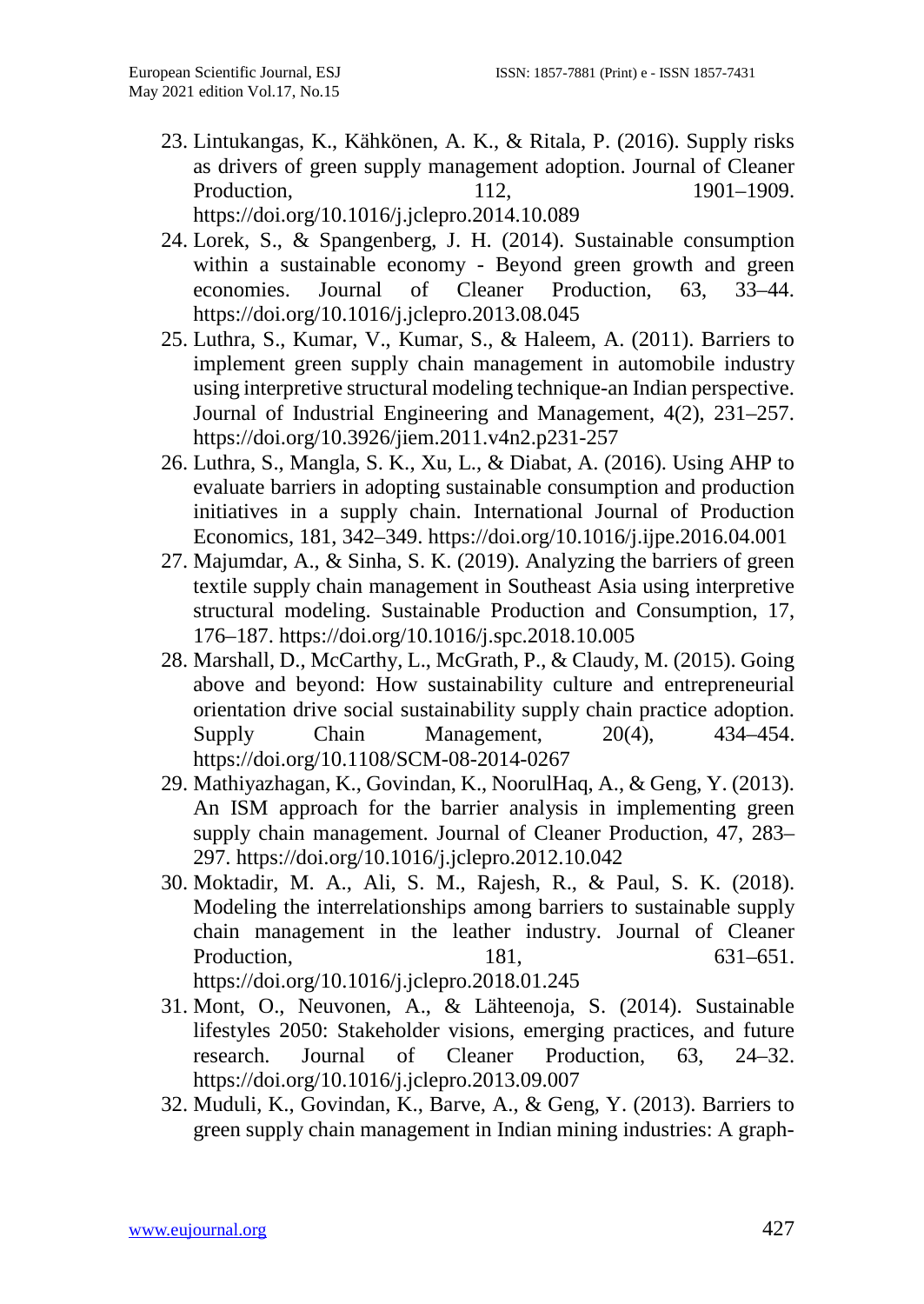theoretic approach. Journal of Cleaner Production, 47, 335–344. https://doi.org/10.1016/j.jclepro.2012.10.030

- 33. Pomponi, F., Moghayedi, A., Alshawawreh, L., D'Amico, B., & Windapo, A. (2019). Sustainability of post-disaster and post-conflict sheltering in Africa: What matters? Sustainable Production and Consumption, 20, 140–150. https://doi.org/10.1016/j.spc.2019.06.007
- 34. Prakash, C., & Barua, M. K. (2015). Integration of AHP-TOPSIS method for prioritizing the solutions of reverse logistics adoption to overcome its barriers under fuzzy environment. Journal of Manufacturing Systems, 37, 599–615. https://doi.org/10.1016/j.jmsy.2015.03.001
- 35. Rajeev, A., Pati, R. K., Padhi, S. S., & Govindan, K. (2017). Evolution of sustainability in supply chain management: A literature review. Journal of Cleaner Production, 162, 299–314. https://doi.org/10.1016/j.jclepro.2017.05.026
- 36. RMG industry as the major employment sector | The Daily Star. (n.d.). Retrieved January 13, 2021, from https://www.thedailystar.net/supplements/28th-anniversarysupplements/entrepreneurship-key-youth-employment/news/rmgindustry-the-major-employment-sector-1702951
- 37. Sajjad, A., Eweje, G., & Tappin, D. (2015). Sustainable Supply Chain Management: Motivators and Barriers. Business Strategy and the Environment, 24(7), 643–655. https://doi.org/10.1002/bse.1898
- 38. Sarker, M. R., Ahmed, F., Deb, A. K., & Chowdhury, M. (2018). Identifying barriers for implementing Green Supply Chain Management (Gscm) In footwear industry of Bangladesh: A Delphi study approach. Leather and Footwear Journal, 18(3), 175–186. https://doi.org/10.24264/lfj.18.3.1
- 39. Schönborn, G., Berlin, C., Pinzone, M., Hanisch, C., Georgoulias, K., & Lanz, M. (2019). Why social sustainability counts: The impact of corporate social sustainability culture on financial success. Sustainable Production and Consumption, 17, 1–10. https://doi.org/10.1016/j.spc.2018.08.008
- 40. Seuring, S., & Müller, M. (2008). From a literature review to a conceptual framework for the sustainable supply chain management. Journal of Cleaner Production, 16(15), 1699–1710. https://doi.org/10.1016/j.jclepro.2008.04.020
- 41. Silvestre, B. S., Monteiro, M. S., Viana, F. L. E., & de Sousa-Filho, J. M. (2018). Challenges for sustainable supply chain management: When stakeholder collaboration becomes conducive to corruption. Journal of Cleaner Production, 194, 766–776. https://doi.org/10.1016/j.jclepro.2018.05.127